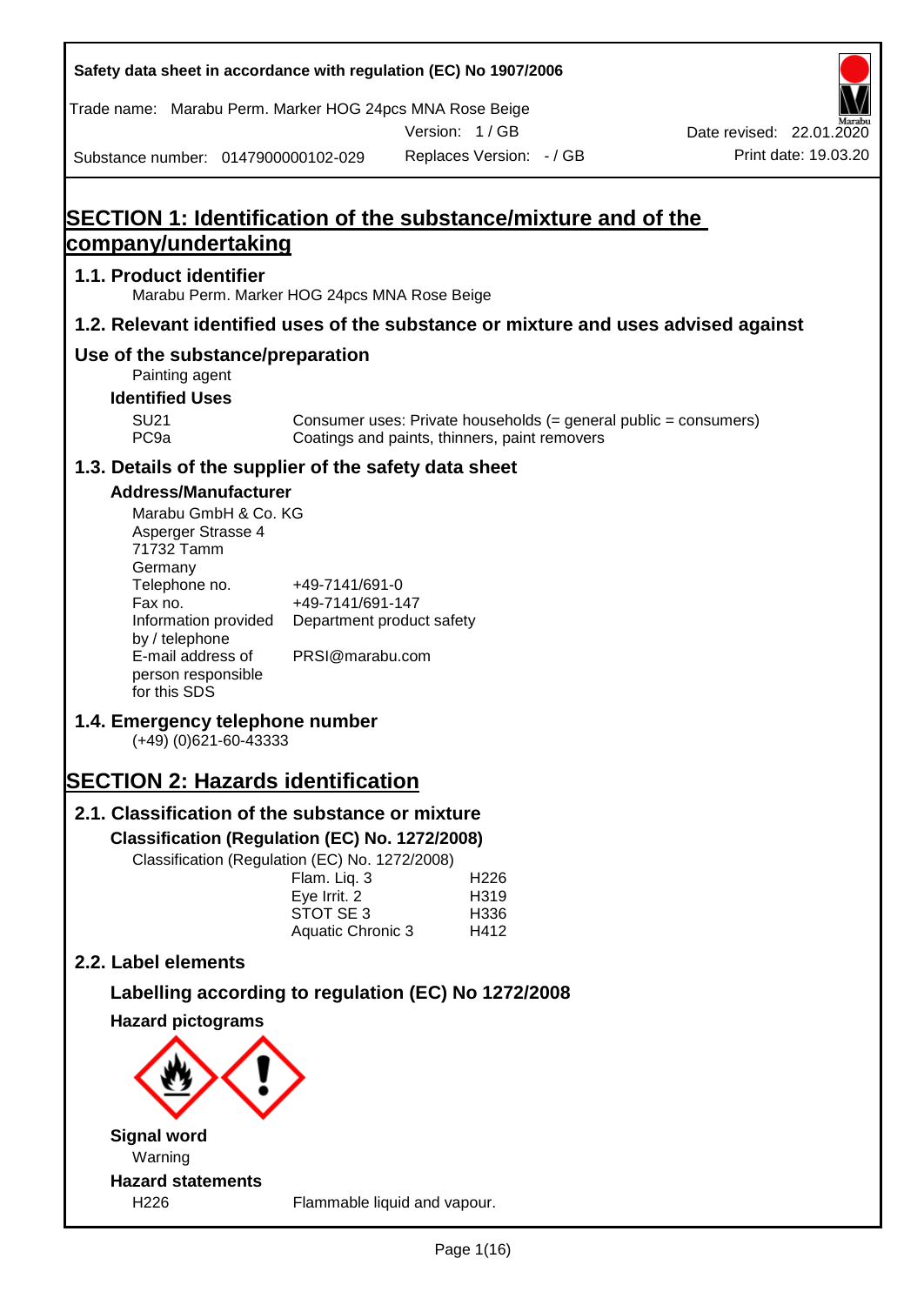| Safety data sheet in accordance with regulation (EC) No 1907/2006               |                                                       |      |                          |                 |      |                                                                                  |  |  |
|---------------------------------------------------------------------------------|-------------------------------------------------------|------|--------------------------|-----------------|------|----------------------------------------------------------------------------------|--|--|
| Trade name: Marabu Perm. Marker HOG 24pcs MNA Rose Beige                        |                                                       |      |                          |                 |      |                                                                                  |  |  |
|                                                                                 |                                                       |      | Version: 1 / GB          |                 |      | Date revised: 22.01.2020                                                         |  |  |
| Substance number: 0147900000102-029                                             |                                                       |      | Replaces Version: - / GB |                 |      | Print date: 19.03.20                                                             |  |  |
| H319                                                                            | Causes serious eye irritation.                        |      |                          |                 |      |                                                                                  |  |  |
| H336                                                                            | May cause drowsiness or dizziness.                    |      |                          |                 |      |                                                                                  |  |  |
| H412                                                                            | Harmful to aquatic life with long lasting effects.    |      |                          |                 |      |                                                                                  |  |  |
| <b>Precautionary statements</b>                                                 |                                                       |      |                          |                 |      |                                                                                  |  |  |
| P <sub>101</sub>                                                                |                                                       |      |                          |                 |      | If medical advice is needed, have product container or label at hand.            |  |  |
| P <sub>102</sub>                                                                | Keep out of reach of children.                        |      |                          |                 |      |                                                                                  |  |  |
| P210                                                                            | sources. No smoking.                                  |      |                          |                 |      | Keep away from heat, hot surfaces, sparks, open flames and other ignition        |  |  |
| P264.1                                                                          | Wash hands thoroughly after handling.                 |      |                          |                 |      |                                                                                  |  |  |
| P271                                                                            | Use only outdoors or in a well-ventilated area.       |      |                          |                 |      |                                                                                  |  |  |
| P280                                                                            |                                                       |      |                          |                 |      | Wear protective gloves / protective clothing / eye protection / face protection. |  |  |
| P305+P351+P338                                                                  | lenses, if present and easy to do. Continue rinsing.  |      |                          |                 |      | IF IN EYES: Rinse cautiously with water for several minutes. Remove contact      |  |  |
| P405                                                                            | Store locked up.                                      |      |                          |                 |      |                                                                                  |  |  |
| P501.9                                                                          | Dispose of contents / container as problematic waste. |      |                          |                 |      |                                                                                  |  |  |
| Hazardous component(s) to be indicated on label (Regulation (EC) No. 1272/2008) |                                                       |      |                          |                 |      |                                                                                  |  |  |
| contains                                                                        | 1-Methoxy-2-propanol                                  |      |                          |                 |      |                                                                                  |  |  |
| 2.3. Other hazards<br>No special hazards have to be mentioned.                  |                                                       |      |                          |                 |      |                                                                                  |  |  |
|                                                                                 |                                                       |      |                          |                 |      |                                                                                  |  |  |
| <b>SECTION 3: Composition/information on ingredients</b><br>3.2. Mixtures       |                                                       |      |                          |                 |      |                                                                                  |  |  |
| <b>Hazardous ingredients</b>                                                    |                                                       |      |                          |                 |      |                                                                                  |  |  |
|                                                                                 |                                                       |      |                          |                 |      |                                                                                  |  |  |
| <b>Ethanol</b><br>CAS No.                                                       | 64-17-5                                               |      |                          |                 |      |                                                                                  |  |  |
| EINECS no.                                                                      | 200-578-6                                             |      |                          |                 |      |                                                                                  |  |  |
| Registration no.                                                                | 01-2119457610-43                                      |      |                          |                 |      |                                                                                  |  |  |
| Concentration                                                                   | $>=$ 25                                               |      | $\epsilon$               | 50              | %    |                                                                                  |  |  |
| Classification (Regulation (EC) No. 1272/2008)                                  |                                                       |      |                          |                 |      |                                                                                  |  |  |
|                                                                                 | Flam. Liq. 2                                          |      | H <sub>225</sub>         |                 |      |                                                                                  |  |  |
|                                                                                 | Eye Irrit. 2                                          |      | H319                     |                 |      |                                                                                  |  |  |
| Concentration limits (Regulation (EC) No. 1272/2008)                            |                                                       |      |                          |                 |      |                                                                                  |  |  |
|                                                                                 | Eye Irrit. 2                                          | H319 |                          | $>= 50 \%$      |      |                                                                                  |  |  |
| 1-Methoxy-2-propanol                                                            |                                                       |      |                          |                 |      |                                                                                  |  |  |
| CAS No.                                                                         | 107-98-2                                              |      |                          |                 |      |                                                                                  |  |  |
| EINECS no.                                                                      | 203-539-1<br>01-2119457435-35                         |      |                          |                 |      |                                                                                  |  |  |
| Registration no.<br>Concentration                                               | $>=$                                                  | 25   | $\,<\,$                  | 50              | $\%$ |                                                                                  |  |  |
|                                                                                 |                                                       |      |                          |                 |      |                                                                                  |  |  |
| Classification (Regulation (EC) No. 1272/2008)                                  |                                                       |      |                          |                 |      |                                                                                  |  |  |
|                                                                                 | STOT SE 3                                             |      | H336                     |                 |      |                                                                                  |  |  |
|                                                                                 | Flam. Liq. 3                                          |      | H226                     |                 |      |                                                                                  |  |  |
|                                                                                 |                                                       |      |                          |                 |      |                                                                                  |  |  |
| <b>Benzyl alcohol</b><br>CAS No.                                                |                                                       |      |                          |                 |      |                                                                                  |  |  |
| EINECS no.                                                                      | 100-51-6<br>202-859-9                                 |      |                          |                 |      |                                                                                  |  |  |
| Registration no.                                                                | 01-2119492630-38                                      |      |                          |                 |      |                                                                                  |  |  |
| Concentration                                                                   | $>=$                                                  | 1    | $\prec$                  | 10 <sup>1</sup> | %    |                                                                                  |  |  |
|                                                                                 |                                                       |      |                          |                 |      |                                                                                  |  |  |
| Classification (Regulation (EC) No. 1272/2008)                                  |                                                       |      |                          |                 |      |                                                                                  |  |  |
|                                                                                 | Acute Tox. 4                                          |      | H332                     |                 |      |                                                                                  |  |  |
|                                                                                 |                                                       |      |                          |                 |      |                                                                                  |  |  |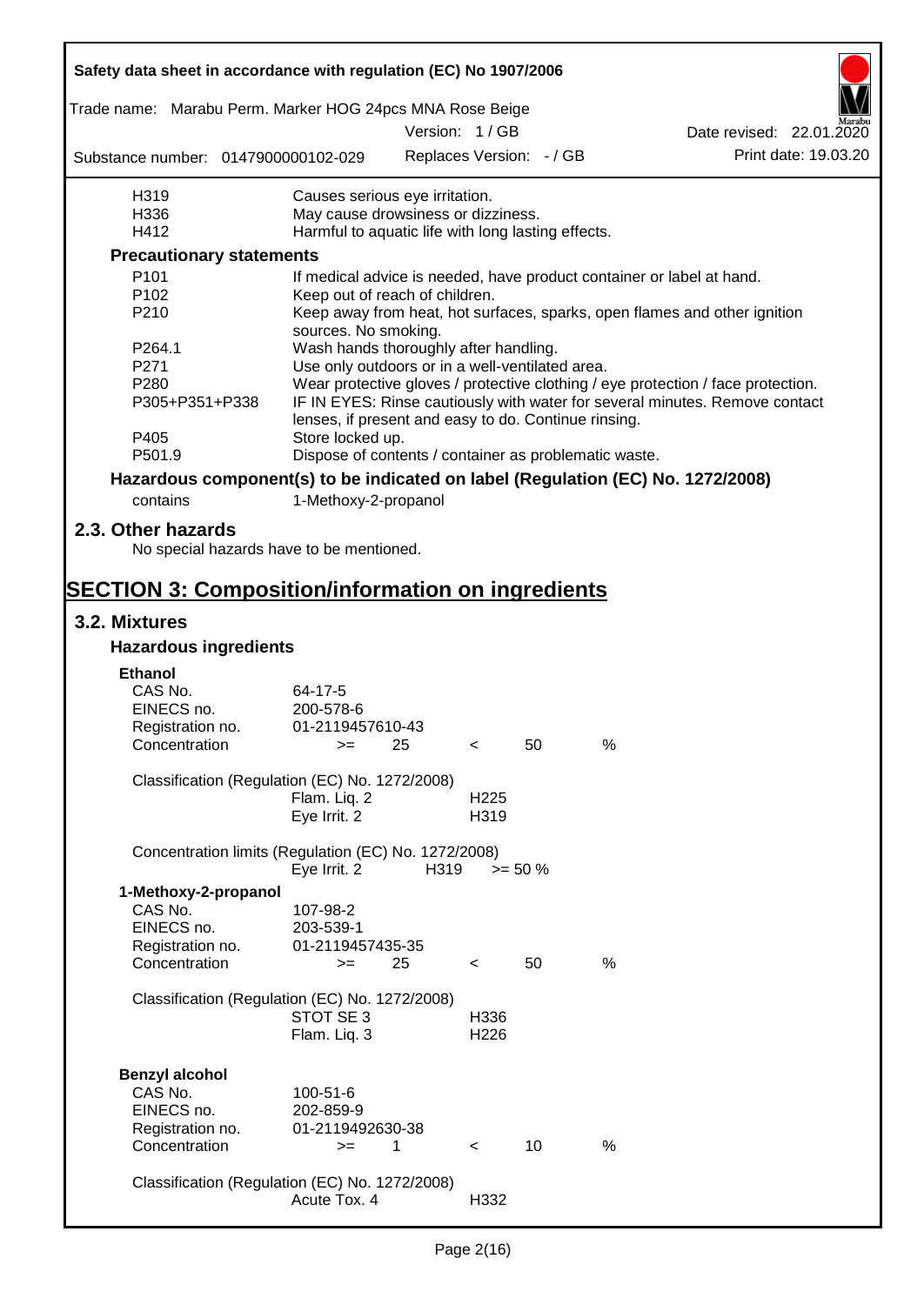| Trade name:                            | Safety data sheet in accordance with regulation (EC) No 1907/2006<br>Marabu Perm. Marker HOG 24pcs MNA Rose Beige |                          |                                               |      |                          |                      |
|----------------------------------------|-------------------------------------------------------------------------------------------------------------------|--------------------------|-----------------------------------------------|------|--------------------------|----------------------|
|                                        |                                                                                                                   | Version: 1/GB            |                                               |      | Date revised: 22.01.2020 | Marabu               |
|                                        | Substance number: 0147900000102-029                                                                               | Replaces Version: - / GB |                                               |      |                          | Print date: 19.03.20 |
|                                        | Acute Tox. 4<br>Eye Irrit. 2                                                                                      |                          | H302<br>H <sub>3</sub> 19                     |      |                          |                      |
| CAS No.<br>EINECS no.<br>Concentration | 3',6'-bis(diethylamino)spiro[isobenzofuran-1(3H),9'-[9H]xanthene]-3-one<br>509-34-2<br>208-096-8<br>$>=$          | 2,5                      | 10<br>$\lt$                                   | $\%$ |                          |                      |
|                                        | Classification (Regulation (EC) No. 1272/2008)<br>Acute Tox. 4<br>Eye Irrit. 2<br>Aquatic Chronic 2               |                          | H <sub>302</sub><br>H <sub>3</sub> 19<br>H411 |      |                          |                      |

# **SECTION 4: First aid measures**

# **4.1. Description of first aid measures**

### **General information**

In all cases of doubt, or when symptoms persist, seek medical attention. Never give anything by mouth to an unconscious person. If unconscious place in recovery position and seek medical advice.

#### **After inhalation**

Remove to fresh air, keep patient warm and at rest. If breathing is irregular or stopped, administer artificial respiration.

#### **After skin contact**

Remove contaminated clothing. Wash skin thoroughly with soap and water or use recognised skin cleanser. Do NOT use solvents or thinners.

#### **After eye contact**

Remove contact lenses, irrigate copiously with clean, fresh water, holding the eyelids apart for at least 10 minutes and seek immediate medical advice.

#### **After ingestion**

If accidentally swallowed rinse the mouth with plenty of water (only if the person is conscious) and obtain immediate medical attention. Keep at rest. Do NOT induce vomiting.

## **4.2. Most important symptoms and effects, both acute and delayed**

Until now no symptoms known so far.

## **4.3. Indication of any immediate medical attention and special treatment needed**

## **Hints for the physician / treatment**

Treat symptomatically

# **SECTION 5: Firefighting measures**

## **5.1. Extinguishing media**

## **Suitable extinguishing media**

Recommended: alcohol resistant foam, CO2, powders, water spray/mist, Not be used for safety reasons: water *iet* 

## **5.2. Special hazards arising from the substance or mixture**

In the event of fire the following can be released: Carbon monoxide (CO); Carbon dioxide (CO2); dense black smoke; Nitrogen oxides (NOx); Sulphur oxides; Hydrogen chloride (HCl)

## **5.3. Advice for firefighters**

## **Special protective equipment for fire-fighting**

Cool closed containers exposed to fire with water. Do not allow run-off from fire fighting to enter drains or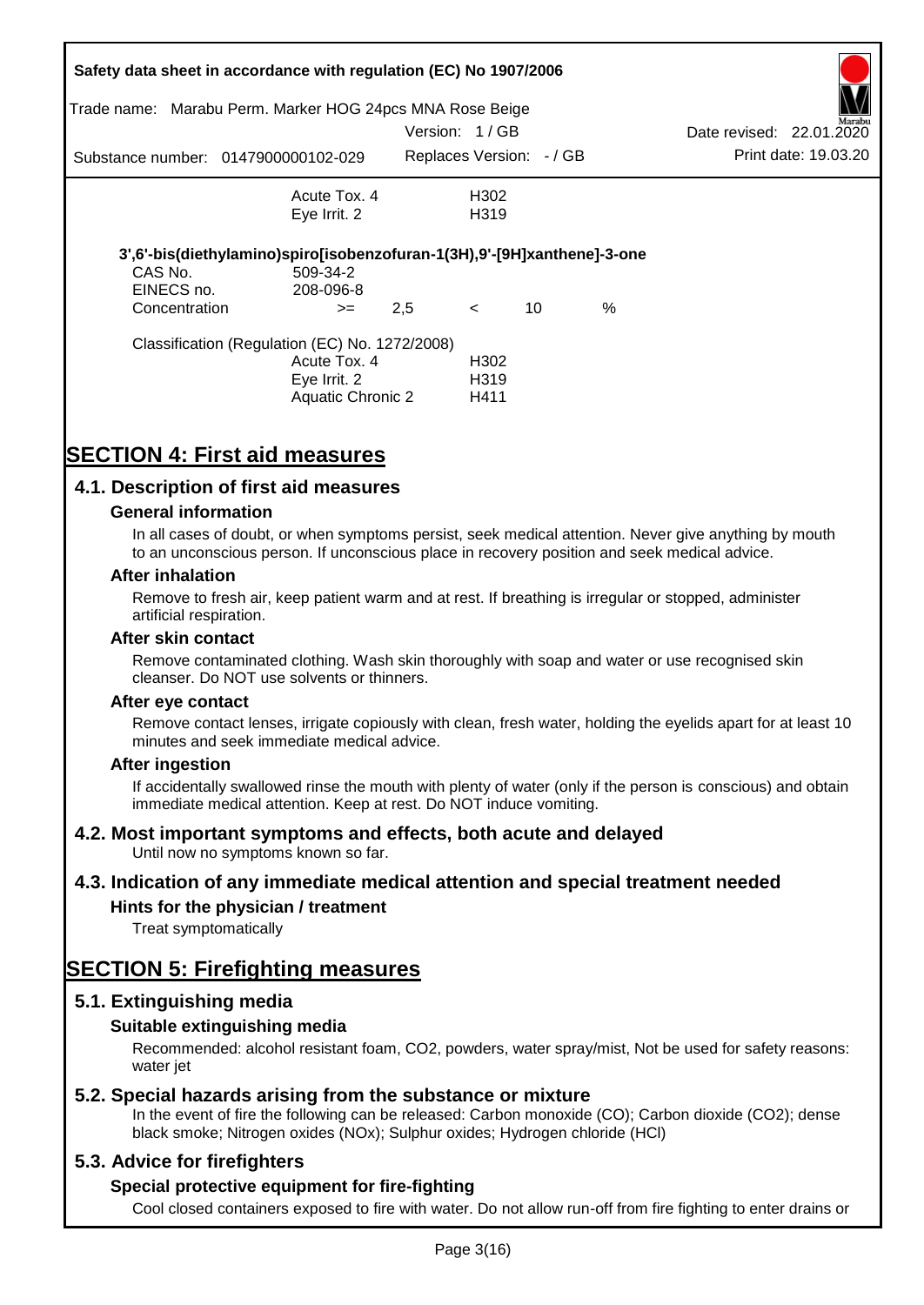

Trade name: Marabu Perm. Marker HOG 24pcs MNA Rose Beige

Version: 1 / GB

Replaces Version: - / GB Print date: 19.03.20 Date revised: 22.01.

Substance number: 0147900000102-029

water courses.

# **SECTION 6: Accidental release measures**

## **6.1. Personal precautions, protective equipment and emergency procedures**

Exclude sources of ignition and ventilate the area. Avoid breathing vapours. Refer to protective measures listed in Sections 7 and 8.

# **6.2. Environmental precautions**

Do not allow to enter drains or waterways. If the product contaminates lakes, rivers or sewage, inform appropriate authorities in accordance with local regulations.

# **6.3. Methods and material for containment and cleaning up**

Contain and collect spillage with non-combustible absorbent materials, e.g. sand, earth, vermiculite, diatomaceous earth and place in container for disposal according to local regulations (see section 13). Clean preferably with a detergent - avoid use of solvents.

## **6.4. Reference to other sections**

Information regarding Safe handling, see Section 7. Information regarding personal protective measures, see Section 8. Information regarding waste disposal, see Section 13.

# **SECTION 7: Handling and storage**

# **7.1. Precautions for safe handling**

# **Advice on safe handling**

Prevent the creation of flammable or explosive concentrations of vapour in air and avoid vapour concentration higher than the occupational exposure limits. In addition, the product should only be used in areas from which all naked lights and other sources of ignition have been excluded. Electrical equipment should be protected to the appropriate standard. Mixture may charge electrostatically: always use earthing leads when transferring from one container to another. Operators should wear anti-static footwear and clothing and floors should be of the conducting type. Isolate from sources of heat, sparks and open flame. No sparking tools should be used. Avoid skin and eye contact. Avoid the inhalation of particulates and spray mist arising from the application of this mixture. Smoking, eating and drinking shall be prohibited in application area. For personal protection see Section 8. Never use pressure to empty: container is not a pressure vessel. Always keep in containers of same material as the original one. Comply with the health and safety at work laws. Do not allow to enter drains or water courses.

## **Advice on protection against fire and explosion**

Vapours are heavier than air and may spread along floors. Vapours may form explosive mixtures with air.

### **Classification of fires / temperature class / Ignition group / Dust explosion class**

| Classification of fires | B (Combustible liquid substances) |
|-------------------------|-----------------------------------|
| Temperature class       | T3                                |

# **7.2. Conditions for safe storage, including any incompatibilities**

## **Requirements for storage rooms and vessels**

Electrical installations/working materials must comply with the local applied technological safety standards. Storage rooms in which filling operations take place must have a conducting floor. Store in accordance with national regulation

#### **Hints on storage assembly**

Store away from oxidising agents, from strongly alkaline and strongly acid materials.

## **Further information on storage conditions**

Observe label precautions. Store between 15 and 30 °C in a dry, well ventilated place away from sources of heat and direct sunlight. Keep container tightly closed. Keep away from sources of ignition. No smoking. Prevent unauthorised access. Containers which are opened must be carefully resealed and kept upright to prevent leakage.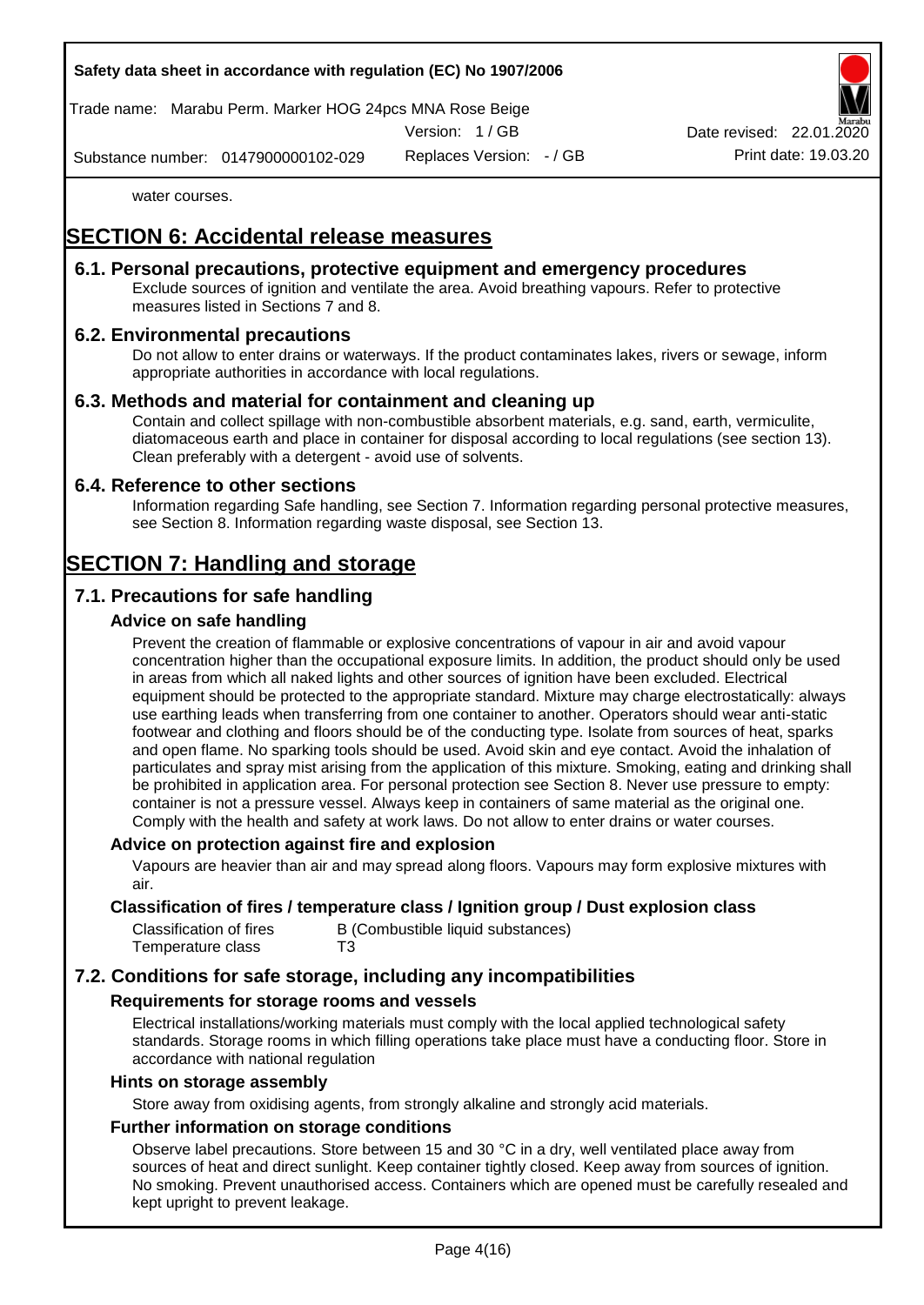| Safety data sheet in accordance with regulation (EC) No 1907/2006                                     |                         |                                          |      |                   |  |                          |  |  |
|-------------------------------------------------------------------------------------------------------|-------------------------|------------------------------------------|------|-------------------|--|--------------------------|--|--|
| Trade name: Marabu Perm. Marker HOG 24pcs MNA Rose Beige                                              |                         | Version: 1/GB                            |      |                   |  | Date revised: 22.01.2020 |  |  |
| Substance number: 0147900000102-029                                                                   |                         | Replaces Version: - / GB                 |      |                   |  | Print date: 19.03.20     |  |  |
| 7.3. Specific end use(s)<br>Painting agent<br><b>SECTION 8: Exposure controls/personal protection</b> |                         |                                          |      |                   |  |                          |  |  |
| 8.1. Control parameters                                                                               |                         |                                          |      |                   |  |                          |  |  |
| <b>Exposure limit values</b>                                                                          |                         |                                          |      |                   |  |                          |  |  |
| <b>Ethanol</b>                                                                                        |                         |                                          |      |                   |  |                          |  |  |
| List                                                                                                  | <b>EH40</b>             |                                          |      |                   |  |                          |  |  |
| <b>Type</b>                                                                                           | <b>WEL</b>              |                                          |      |                   |  |                          |  |  |
| Value                                                                                                 | 1920                    | mg/m <sup>3</sup>                        | 1000 | ppm(V)            |  |                          |  |  |
| <b>Status: 2011</b>                                                                                   |                         |                                          |      |                   |  |                          |  |  |
| 1-Methoxy-2-propanol                                                                                  |                         |                                          |      |                   |  |                          |  |  |
| List                                                                                                  | EH40                    |                                          |      |                   |  |                          |  |  |
| <b>Type</b>                                                                                           | WEL                     |                                          |      |                   |  |                          |  |  |
| Value                                                                                                 | 375                     | mg/m <sup>3</sup>                        | 100  | ppm(V)            |  |                          |  |  |
| Short term exposure limit<br>Skin resorption / sensibilisation: Sk;                                   | 560                     | mg/m <sup>3</sup><br><b>Status: 2011</b> | 150  | ppm(V)            |  |                          |  |  |
|                                                                                                       |                         |                                          |      |                   |  |                          |  |  |
| <b>Derived No/Minimal Effect Levels (DNEL/DMEL)</b>                                                   |                         |                                          |      |                   |  |                          |  |  |
| <b>Ethanol</b>                                                                                        |                         |                                          |      |                   |  |                          |  |  |
| Type of value                                                                                         |                         | Derived No Effect Level (DNEL)           |      |                   |  |                          |  |  |
| Reference group                                                                                       | Worker                  |                                          |      |                   |  |                          |  |  |
| Duration of exposure<br>Route of exposure                                                             | Long term<br>inhalative |                                          |      |                   |  |                          |  |  |
| Mode of action                                                                                        |                         | Systemic effects                         |      |                   |  |                          |  |  |
| Concentration                                                                                         |                         | 950                                      |      | mg/m <sup>3</sup> |  |                          |  |  |
|                                                                                                       |                         |                                          |      |                   |  |                          |  |  |
| Type of value                                                                                         |                         | Derived No Effect Level (DNEL)           |      |                   |  |                          |  |  |
| Reference group                                                                                       | Worker                  |                                          |      |                   |  |                          |  |  |
| Duration of exposure                                                                                  | Short term              |                                          |      |                   |  |                          |  |  |
| Route of exposure                                                                                     | inhalative              |                                          |      |                   |  |                          |  |  |
| Mode of action                                                                                        |                         | Local effects                            |      |                   |  |                          |  |  |
| Concentration                                                                                         |                         | 1900                                     |      | mg/m <sup>3</sup> |  |                          |  |  |
| Type of value                                                                                         |                         | Derived No Effect Level (DNEL)           |      |                   |  |                          |  |  |
| Reference group                                                                                       | Worker                  |                                          |      |                   |  |                          |  |  |
| Duration of exposure                                                                                  | Long term               |                                          |      |                   |  |                          |  |  |
| Route of exposure                                                                                     | dermal                  |                                          |      |                   |  |                          |  |  |
| Mode of action                                                                                        |                         | Systemic effects                         |      |                   |  |                          |  |  |
| Concentration                                                                                         |                         | 343                                      |      | mg/kg/d           |  |                          |  |  |
|                                                                                                       |                         |                                          |      |                   |  |                          |  |  |
| Type of value                                                                                         |                         | Derived No Effect Level (DNEL)           |      |                   |  |                          |  |  |
| Reference group                                                                                       | Consumer                |                                          |      |                   |  |                          |  |  |
| Duration of exposure                                                                                  | Long term               |                                          |      |                   |  |                          |  |  |
| Route of exposure                                                                                     | inhalative              |                                          |      |                   |  |                          |  |  |
| Mode of action<br>Concentration                                                                       |                         | Systemic effects<br>114                  |      | mg/m <sup>3</sup> |  |                          |  |  |
|                                                                                                       |                         |                                          |      |                   |  |                          |  |  |
| Type of value                                                                                         |                         | Derived No Effect Level (DNEL)           |      |                   |  |                          |  |  |
| Reference group                                                                                       | Consumer                |                                          |      |                   |  |                          |  |  |
| Duration of exposure                                                                                  | Short term              |                                          |      |                   |  |                          |  |  |
| Route of exposure                                                                                     | inhalative              |                                          |      |                   |  |                          |  |  |
| Mode of action                                                                                        |                         | Local effects                            |      |                   |  |                          |  |  |
| Concentration                                                                                         |                         | 950                                      |      | mg/m <sup>3</sup> |  |                          |  |  |

Ī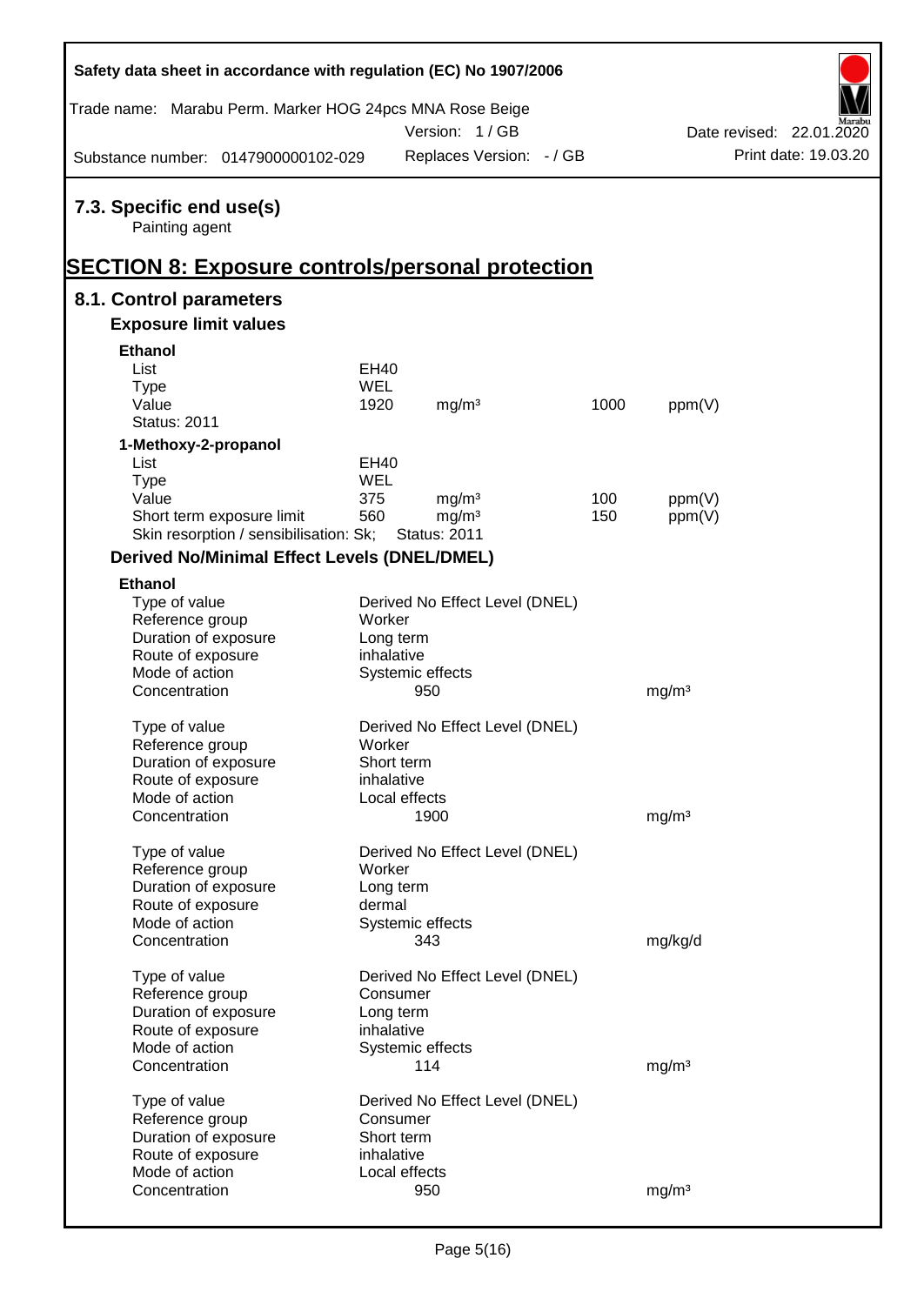| Trade name: Marabu Perm. Marker HOG 24pcs MNA Rose Beige |                                           |                                                  |  |  |  |  |  |  |  |
|----------------------------------------------------------|-------------------------------------------|--------------------------------------------------|--|--|--|--|--|--|--|
| Substance number: 0147900000102-029                      | Version: 1/GB<br>Replaces Version: - / GB | Date revised: 22.01.2020<br>Print date: 19.03.20 |  |  |  |  |  |  |  |
|                                                          |                                           |                                                  |  |  |  |  |  |  |  |
| Type of value                                            | Derived No Effect Level (DNEL)            |                                                  |  |  |  |  |  |  |  |
| Reference group<br>Duration of exposure                  | Consumer<br>Long term                     |                                                  |  |  |  |  |  |  |  |
| Route of exposure                                        | dermal                                    |                                                  |  |  |  |  |  |  |  |
| Mode of action                                           | Systemic effects                          |                                                  |  |  |  |  |  |  |  |
| Concentration                                            | 206                                       | mg/kg/d                                          |  |  |  |  |  |  |  |
| Type of value                                            | Derived No Effect Level (DNEL)            |                                                  |  |  |  |  |  |  |  |
| Reference group                                          | Consumer                                  |                                                  |  |  |  |  |  |  |  |
| Duration of exposure                                     | Long term                                 |                                                  |  |  |  |  |  |  |  |
| Route of exposure                                        | oral                                      |                                                  |  |  |  |  |  |  |  |
| Mode of action                                           | Systemic effects                          |                                                  |  |  |  |  |  |  |  |
| Concentration                                            | 87                                        | mg/kg/d                                          |  |  |  |  |  |  |  |
| 1-Methoxy-2-propanol                                     |                                           |                                                  |  |  |  |  |  |  |  |
| Type of value                                            | Derived No Effect Level (DNEL)            |                                                  |  |  |  |  |  |  |  |
| Reference group                                          | Worker                                    |                                                  |  |  |  |  |  |  |  |
| Duration of exposure                                     | Acute                                     |                                                  |  |  |  |  |  |  |  |
| Route of exposure<br>Mode of action                      | inhalative                                |                                                  |  |  |  |  |  |  |  |
| Concentration                                            | Local effects                             |                                                  |  |  |  |  |  |  |  |
|                                                          | 553,5                                     | mg/m <sup>3</sup>                                |  |  |  |  |  |  |  |
| Type of value                                            | Derived No Effect Level (DNEL)            |                                                  |  |  |  |  |  |  |  |
| Reference group                                          | Worker                                    |                                                  |  |  |  |  |  |  |  |
| Duration of exposure                                     | Long term                                 |                                                  |  |  |  |  |  |  |  |
| Route of exposure                                        | dermal                                    |                                                  |  |  |  |  |  |  |  |
| Mode of action                                           | Systemic effects                          |                                                  |  |  |  |  |  |  |  |
| Concentration                                            | 50,6                                      | mg/person/<br>d                                  |  |  |  |  |  |  |  |
|                                                          |                                           |                                                  |  |  |  |  |  |  |  |
| Type of value                                            | Derived No Effect Level (DNEL)            |                                                  |  |  |  |  |  |  |  |
| Reference group                                          | Worker                                    |                                                  |  |  |  |  |  |  |  |
| Duration of exposure                                     | Long term                                 |                                                  |  |  |  |  |  |  |  |
| Route of exposure                                        | inhalative                                |                                                  |  |  |  |  |  |  |  |
| Mode of action<br>Concentration                          | Systemic effects<br>369                   | mg/m <sup>3</sup>                                |  |  |  |  |  |  |  |
|                                                          |                                           |                                                  |  |  |  |  |  |  |  |
| Type of value                                            | Derived No Effect Level (DNEL)            |                                                  |  |  |  |  |  |  |  |
| Reference group                                          | <b>General Population</b>                 |                                                  |  |  |  |  |  |  |  |
| Duration of exposure                                     | Long term                                 |                                                  |  |  |  |  |  |  |  |
| Route of exposure                                        | dermal                                    |                                                  |  |  |  |  |  |  |  |
| Mode of action                                           | Systemic effects                          |                                                  |  |  |  |  |  |  |  |
| Concentration                                            | 18,1                                      | mg/kg                                            |  |  |  |  |  |  |  |
| Type of value                                            | Derived No Effect Level (DNEL)            |                                                  |  |  |  |  |  |  |  |
| Reference group                                          | <b>General Population</b>                 |                                                  |  |  |  |  |  |  |  |
| Duration of exposure                                     | Long term                                 |                                                  |  |  |  |  |  |  |  |
| Route of exposure                                        | inhalative                                |                                                  |  |  |  |  |  |  |  |
| Mode of action                                           | Systemic effects                          |                                                  |  |  |  |  |  |  |  |
| Concentration                                            | 43,9                                      | mg/m <sup>3</sup>                                |  |  |  |  |  |  |  |
| Type of value                                            | Derived No Effect Level (DNEL)            |                                                  |  |  |  |  |  |  |  |
| Reference group                                          | <b>General Population</b>                 |                                                  |  |  |  |  |  |  |  |
| Duration of exposure                                     | Long term                                 |                                                  |  |  |  |  |  |  |  |
| Route of exposure                                        | oral                                      |                                                  |  |  |  |  |  |  |  |
| Mode of action                                           | Systemic effects                          |                                                  |  |  |  |  |  |  |  |
| Concentration                                            | 3,3                                       | mg/kg/d                                          |  |  |  |  |  |  |  |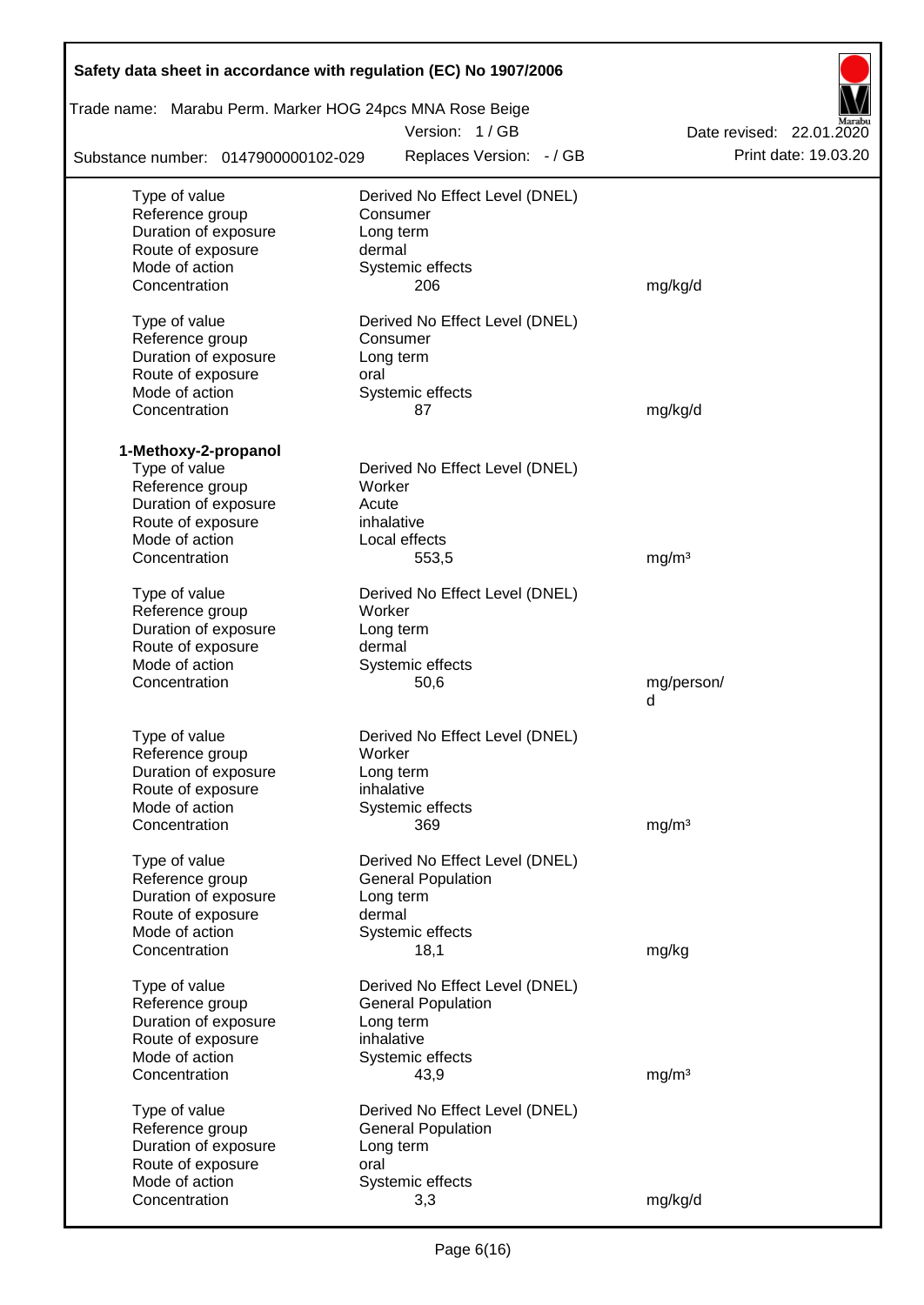# **Safety data sheet in accordance with regulation (EC) No 1907/2006**

Trade name: Marabu Perm. Marker HOG 24pcs MNA Rose Beige

Version: 1 / GB

Substance number: 0147900000102-029

Replaces Version: - / GB Print date: 19.03.20 Date revised: 22.01.2020

| <b>Benzyl alcohol</b> |                                |                   |
|-----------------------|--------------------------------|-------------------|
| Type of value         | Derived No Effect Level (DNEL) |                   |
| Reference group       | Worker                         |                   |
| Duration of exposure  | Long term                      |                   |
| Route of exposure     | inhalative                     |                   |
| Mode of action        | Systemic effects               |                   |
| Concentration         | 22                             | mg/m <sup>3</sup> |
|                       |                                |                   |
| Type of value         | Derived No Effect Level (DNEL) |                   |
| Reference group       | Worker                         |                   |
| Duration of exposure  | Short term                     |                   |
| Route of exposure     | inhalative                     |                   |
| Mode of action        | Systemic effects               |                   |
| Concentration         | 110                            | mg/m <sup>3</sup> |
|                       |                                |                   |
| Type of value         | Derived No Effect Level (DNEL) |                   |
| Reference group       | Worker                         |                   |
| Duration of exposure  | Long term                      |                   |
| Route of exposure     | dermal                         |                   |
| Mode of action        | Systemic effects               |                   |
| Concentration         | 8                              | mg/kg/d           |
|                       |                                |                   |
| Type of value         | Derived No Effect Level (DNEL) |                   |
| Reference group       | Worker                         |                   |
| Duration of exposure  | Short term                     |                   |
| Route of exposure     | dermal                         |                   |
| Mode of action        | Systemic effects               |                   |
| Concentration         | 40                             | mg/kg/d           |
|                       |                                |                   |
| Type of value         | Derived No Effect Level (DNEL) |                   |
| Reference group       | Consumer                       |                   |
| Duration of exposure  | Long term                      |                   |
| Route of exposure     | inhalative                     |                   |
| Mode of action        | Systemic effects               |                   |
|                       |                                |                   |
| Concentration         | 5,4                            | mg/m <sup>3</sup> |
| Type of value         | Derived No Effect Level (DNEL) |                   |
| Reference group       | Consumer                       |                   |
| Duration of exposure  | Short term                     |                   |
|                       | inhalative                     |                   |
| Route of exposure     |                                |                   |
| Mode of action        | Systemic effects               |                   |
| Concentration         | 27                             | mg/m <sup>3</sup> |
| Type of value         | Derived No Effect Level (DNEL) |                   |
| Reference group       | Consumer                       |                   |
| Duration of exposure  | Long term                      |                   |
|                       |                                |                   |
| Route of exposure     | dermal                         |                   |
| Mode of action        | Systemic effects               |                   |
| Concentration         | 4                              | mg/kg/d           |
|                       |                                |                   |
| Type of value         | Derived No Effect Level (DNEL) |                   |
| Reference group       | Consumer                       |                   |
| Duration of exposure  | Short term                     |                   |
| Route of exposure     | dermal                         |                   |
| Mode of action        | Systemic effects               |                   |
| Concentration         | 20                             | mg/kg/d           |
|                       |                                |                   |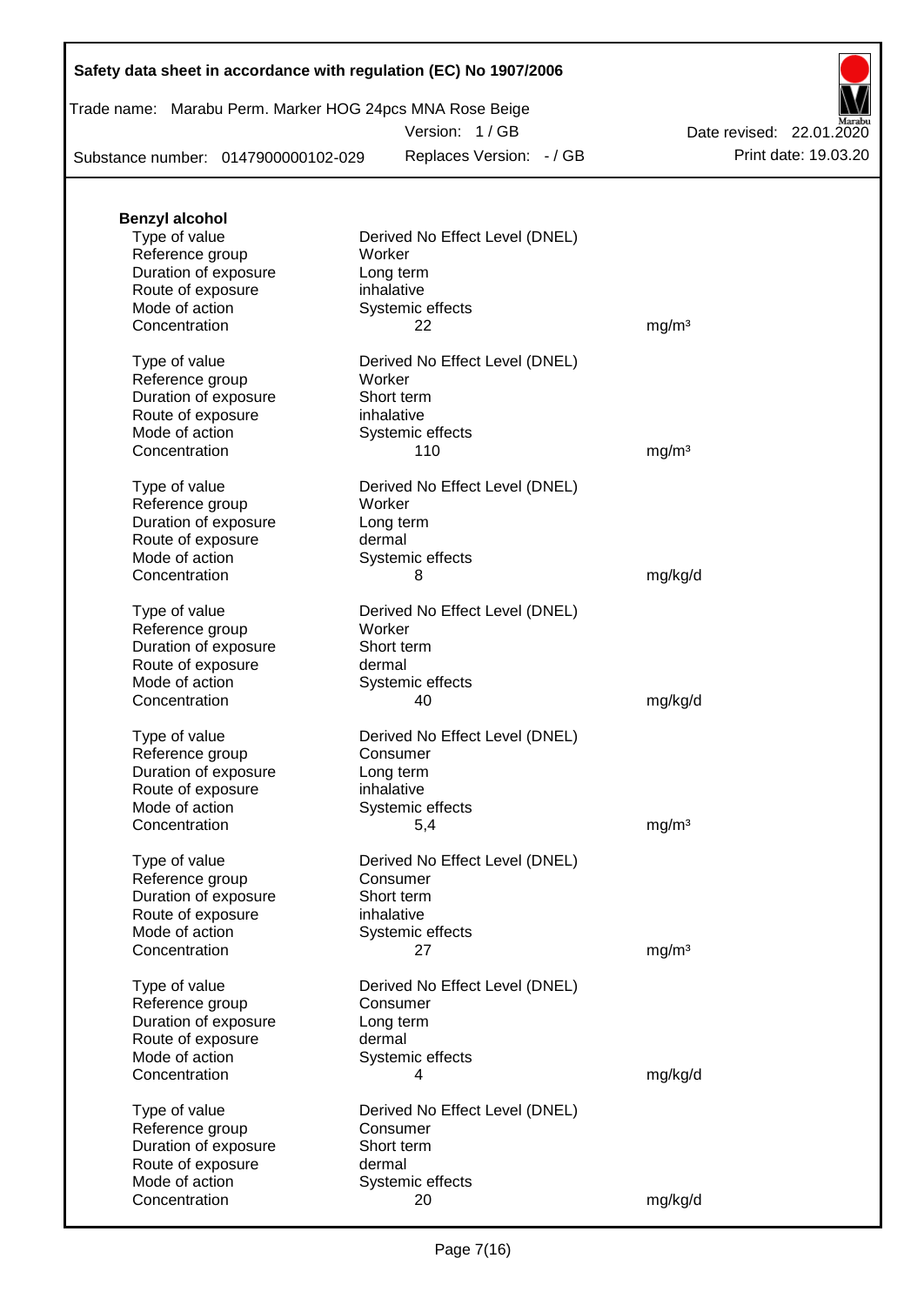| Trade name: Marabu Perm. Marker HOG 24pcs MNA Rose Beige |             |                                |                          |  |  |  |  |  |  |
|----------------------------------------------------------|-------------|--------------------------------|--------------------------|--|--|--|--|--|--|
|                                                          |             | Version: 1/GB                  | Date revised: 22.01.2020 |  |  |  |  |  |  |
| Substance number: 0147900000102-029                      |             | Replaces Version: - / GB       | Print date: 19.03.20     |  |  |  |  |  |  |
|                                                          |             |                                |                          |  |  |  |  |  |  |
| Type of value                                            |             | Derived No Effect Level (DNEL) |                          |  |  |  |  |  |  |
| Reference group                                          |             | Consumer                       |                          |  |  |  |  |  |  |
| Duration of exposure                                     |             | Long term                      |                          |  |  |  |  |  |  |
| Route of exposure<br>Mode of action                      | oral        |                                |                          |  |  |  |  |  |  |
| Concentration                                            |             | Systemic effects<br>4          | mg/kg/d                  |  |  |  |  |  |  |
|                                                          |             |                                |                          |  |  |  |  |  |  |
| Type of value                                            |             | Derived No Effect Level (DNEL) |                          |  |  |  |  |  |  |
| Reference group                                          |             | Consumer                       |                          |  |  |  |  |  |  |
| Duration of exposure                                     |             | Short term                     |                          |  |  |  |  |  |  |
| Route of exposure                                        | oral        |                                |                          |  |  |  |  |  |  |
| Mode of action                                           |             | Systemic effects               |                          |  |  |  |  |  |  |
| Concentration                                            |             | 20                             | mg/kg/d                  |  |  |  |  |  |  |
| <b>Predicted No Effect Concentration (PNEC)</b>          |             |                                |                          |  |  |  |  |  |  |
| <b>Ethanol</b>                                           |             |                                |                          |  |  |  |  |  |  |
| Type of value                                            | <b>PNEC</b> |                                |                          |  |  |  |  |  |  |
| <b>Type</b>                                              |             | Freshwater                     |                          |  |  |  |  |  |  |
| Concentration                                            |             | 0,96                           | mg/l                     |  |  |  |  |  |  |
| Type of value                                            | <b>PNEC</b> |                                |                          |  |  |  |  |  |  |
| <b>Type</b>                                              |             | Saltwater                      |                          |  |  |  |  |  |  |
| Concentration                                            |             | 0,79                           | mg/l                     |  |  |  |  |  |  |
| Type of value                                            | <b>PNEC</b> |                                |                          |  |  |  |  |  |  |
| <b>Type</b>                                              |             | Water (intermittent release)   |                          |  |  |  |  |  |  |
| Concentration                                            |             | 2,75                           | mg/l                     |  |  |  |  |  |  |
| Type of value                                            | <b>PNEC</b> |                                |                          |  |  |  |  |  |  |
| Type                                                     |             | Sewage treatment plant (STP)   |                          |  |  |  |  |  |  |
| Concentration                                            |             | 580                            | mg/l                     |  |  |  |  |  |  |
| Type of value                                            | <b>PNEC</b> |                                |                          |  |  |  |  |  |  |
| <b>Type</b>                                              |             | Freshwater sediment            |                          |  |  |  |  |  |  |
| Concentration                                            |             | 3,6                            | mg/kg                    |  |  |  |  |  |  |
|                                                          |             |                                |                          |  |  |  |  |  |  |
| Type of value                                            | <b>PNEC</b> |                                |                          |  |  |  |  |  |  |
| <b>Type</b>                                              |             | Marine sediment                |                          |  |  |  |  |  |  |
| Concentration                                            |             | 2,9                            | mg/kg                    |  |  |  |  |  |  |
| Type of value                                            | <b>PNEC</b> |                                |                          |  |  |  |  |  |  |
| <b>Type</b>                                              | Soil        |                                |                          |  |  |  |  |  |  |
| Concentration                                            |             | 0,63                           | mg/kg                    |  |  |  |  |  |  |
|                                                          |             |                                |                          |  |  |  |  |  |  |
| 1-Methoxy-2-propanol<br>Type of value                    | <b>PNEC</b> |                                |                          |  |  |  |  |  |  |
| <b>Type</b>                                              |             | Freshwater                     |                          |  |  |  |  |  |  |
| Concentration                                            |             | 10                             | mg/l                     |  |  |  |  |  |  |
| Type of value                                            | <b>PNEC</b> |                                |                          |  |  |  |  |  |  |
| <b>Type</b>                                              | Water       |                                |                          |  |  |  |  |  |  |
| Concentration                                            |             | 41,6                           | mg/kg                    |  |  |  |  |  |  |
|                                                          |             |                                |                          |  |  |  |  |  |  |
| Type of value<br><b>Type</b>                             | <b>PNEC</b> | Sediment                       |                          |  |  |  |  |  |  |
| Concentration                                            |             | 41,6                           | mg/kg                    |  |  |  |  |  |  |
|                                                          |             |                                |                          |  |  |  |  |  |  |

 $\mathsf{r}$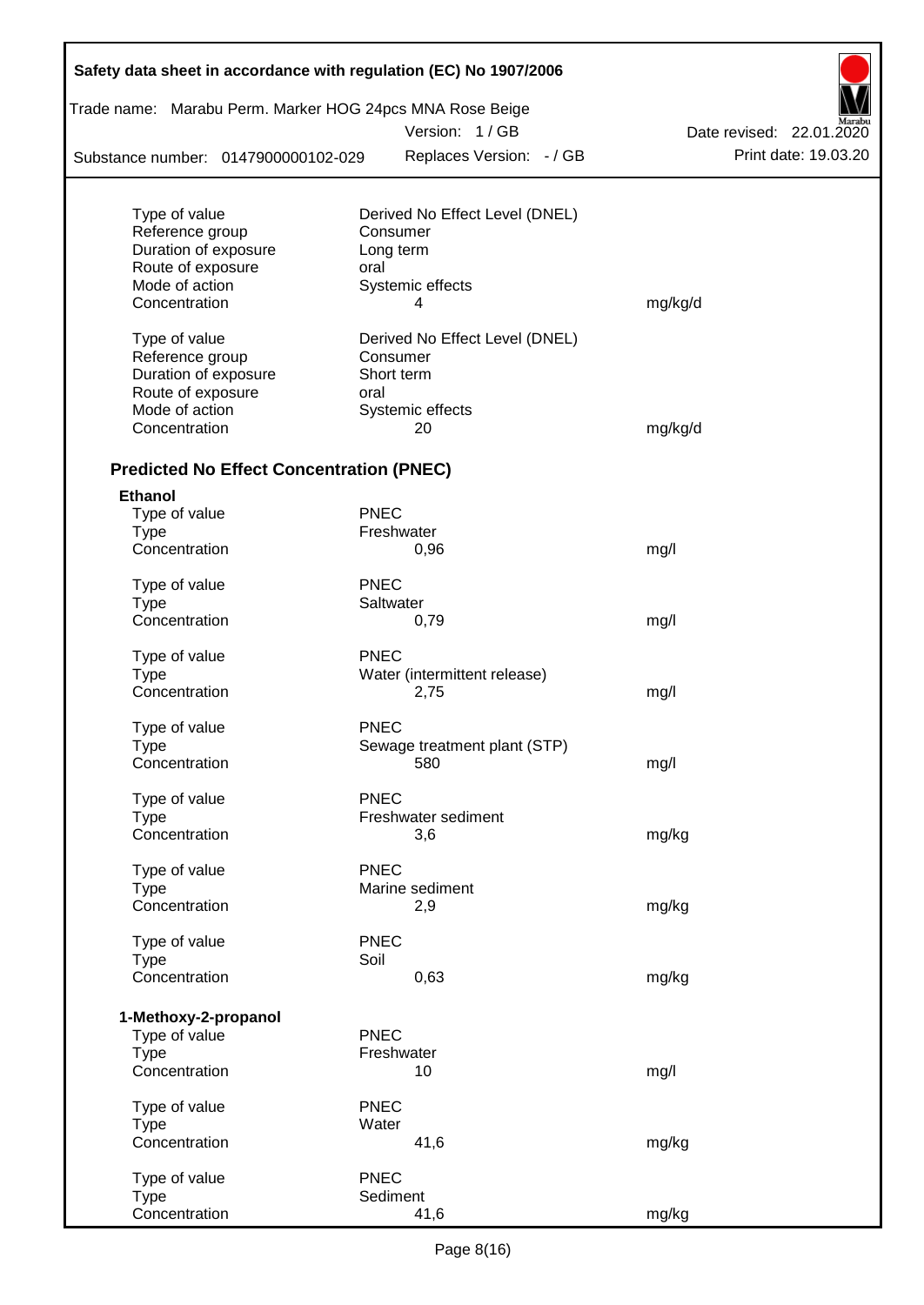| Substance number: 0147900000102-029 |             | Trade name: Marabu Perm. Marker HOG 24pcs MNA Rose Beige<br>Version: 1/GB<br>Replaces Version: - / GB | Date revised: 22.01.2020<br>Print date: 19.03.20 |
|-------------------------------------|-------------|-------------------------------------------------------------------------------------------------------|--------------------------------------------------|
|                                     |             |                                                                                                       |                                                  |
| Type of value                       | <b>PNEC</b> |                                                                                                       |                                                  |
| Type                                |             | Marine sediment                                                                                       |                                                  |
| Concentration                       |             | 4,17                                                                                                  | mg/kg                                            |
| Type of value                       | <b>PNEC</b> |                                                                                                       |                                                  |
| <b>Type</b>                         | Soil        |                                                                                                       |                                                  |
| Concentration                       |             | 2,47                                                                                                  | mg/kg                                            |
| Type of value                       | <b>PNEC</b> |                                                                                                       |                                                  |
| <b>Type</b>                         |             | Sewage treatment plant (STP)                                                                          |                                                  |
| Concentration                       |             | 100                                                                                                   | mg/l                                             |
|                                     |             |                                                                                                       |                                                  |
| <b>Benzyl alcohol</b>               |             |                                                                                                       |                                                  |
| Type of value                       | <b>PNEC</b> |                                                                                                       |                                                  |
| <b>Type</b>                         |             | Freshwater                                                                                            |                                                  |
| Concentration                       |             | 1                                                                                                     | mg/l                                             |
| Type of value                       | <b>PNEC</b> |                                                                                                       |                                                  |
| <b>Type</b>                         | Saltwater   |                                                                                                       |                                                  |
| Concentration                       |             | 0,1                                                                                                   | mg/l                                             |
| Type of value                       | <b>PNEC</b> |                                                                                                       |                                                  |
| <b>Type</b>                         |             | Water (intermittent release)                                                                          |                                                  |
| Concentration                       |             | 2,3                                                                                                   | mg/l                                             |
|                                     |             |                                                                                                       |                                                  |
| Type of value                       | <b>PNEC</b> |                                                                                                       |                                                  |
| <b>Type</b><br>Concentration        |             | Sewage treatment plant (STP)<br>39                                                                    |                                                  |
|                                     |             |                                                                                                       | mg/l                                             |
| Type of value                       | <b>PNEC</b> |                                                                                                       |                                                  |
| Type                                |             | Freshwater sediment                                                                                   |                                                  |
| Concentration                       |             | 5,27                                                                                                  | mg/kg                                            |
| Type of value                       | <b>PNEC</b> |                                                                                                       |                                                  |
| <b>Type</b>                         |             | Marine sediment                                                                                       |                                                  |
| Concentration                       |             | 0,527                                                                                                 | mg/kg                                            |
|                                     |             |                                                                                                       |                                                  |
| Type of value                       | <b>PNEC</b> |                                                                                                       |                                                  |
| <b>Type</b><br>Concentration        | Soil        | 0,456                                                                                                 | mg/kg                                            |
|                                     |             |                                                                                                       |                                                  |

# **8.2. Exposure controls**

#### **Exposure controls**

Provide adequate ventilation. Where reasonably practicable this should be achieved by the use of local exhaust ventilation and good general extraction. If these are not sufficient to maintain concentrations of particulates and solvent vapour below the OEL, suitable respiratory protection must be worn.

#### **Respiratory protection**

If workers are exposed to concentrations above the exposure limit they must use appropriate, certified respirators. Full mask, filter A

#### **Hand protection**

There is no one glove material or combination of materials that will give unlimited resistance to any individual or combination of chemicals.

For prolonged or repeated handling nitrile rubber gloves with textile undergloves are required. Material thickness  $\rightarrow$  0.5 mm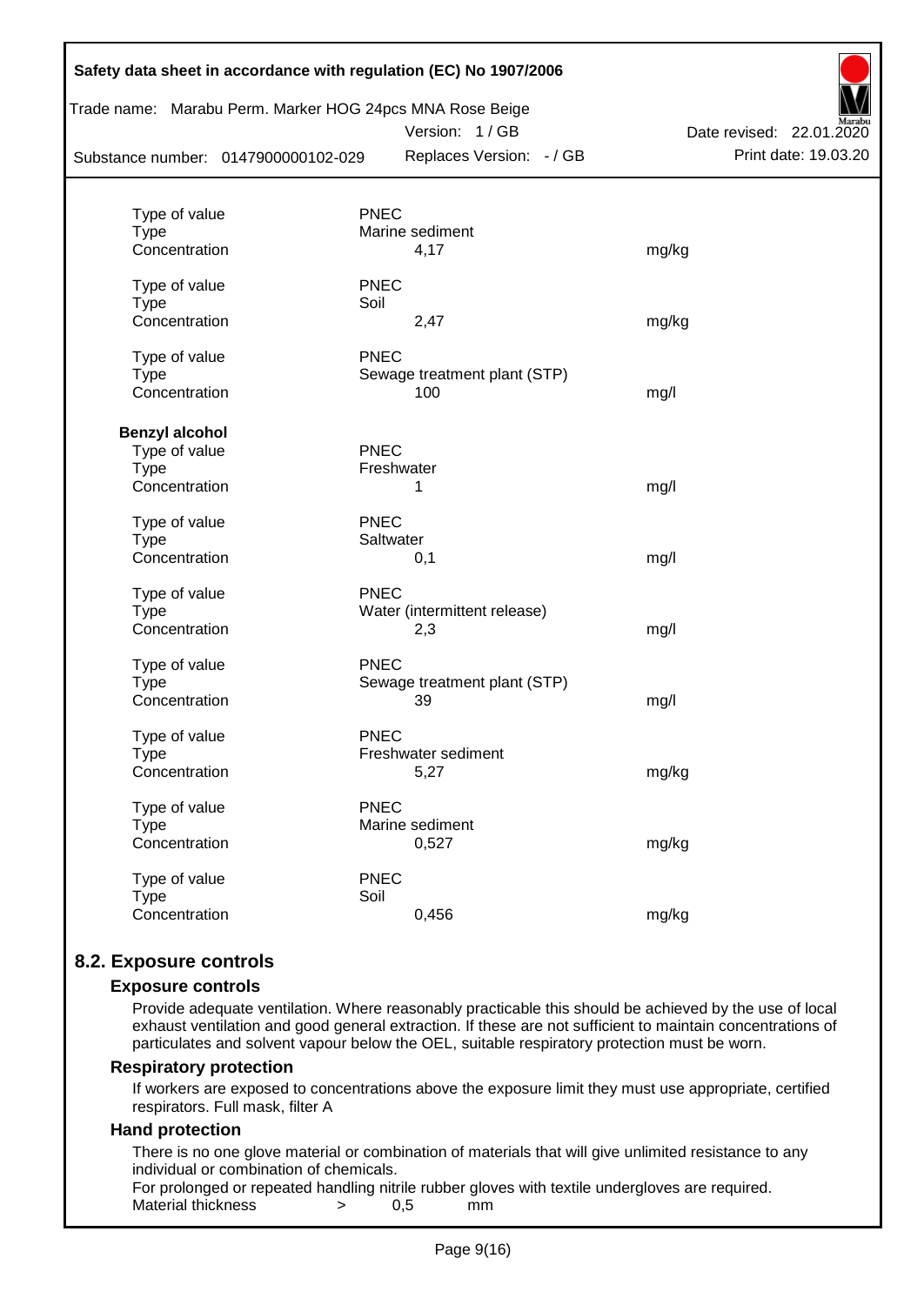| Safety data sheet in accordance with regulation (EC) No 1907/2006                                                                                                                                                                                                                                                                                                                            |                                                 |     |     |                                                                                                                                                                                                                                                                                                                    |
|----------------------------------------------------------------------------------------------------------------------------------------------------------------------------------------------------------------------------------------------------------------------------------------------------------------------------------------------------------------------------------------------|-------------------------------------------------|-----|-----|--------------------------------------------------------------------------------------------------------------------------------------------------------------------------------------------------------------------------------------------------------------------------------------------------------------------|
| Trade name: Marabu Perm. Marker HOG 24pcs MNA Rose Beige                                                                                                                                                                                                                                                                                                                                     |                                                 |     |     |                                                                                                                                                                                                                                                                                                                    |
|                                                                                                                                                                                                                                                                                                                                                                                              | Version: 1/GB                                   |     |     | Date revised: 22.01.2020                                                                                                                                                                                                                                                                                           |
| Substance number: 0147900000102-029                                                                                                                                                                                                                                                                                                                                                          | Replaces Version: - / GB                        |     |     | Print date: 19.03.20                                                                                                                                                                                                                                                                                               |
| Breakthrough time<br>$\,<\,$<br>The breakthrough time must be greater than the end use time of the product.<br>replacement must be followed.<br>Gloves should be replaced regularly and if there is any sign of damage to the glove material.<br>Always ensure that gloves are free from defects and that they are stored and used correctly.<br>maintenance.<br>once exposure has occurred. | 30                                              | min |     | The instructions and information provided by the glove manufacturer on use, storage, maintenance and<br>The performance or effectiveness of the glove may be reduced by physical/ chemical damage and poor<br>Barrier creams may help to protect the exposed areas of the skin, they should however not be applied |
| Eye protection                                                                                                                                                                                                                                                                                                                                                                               |                                                 |     |     |                                                                                                                                                                                                                                                                                                                    |
| Use safety eyewear designed to protect against splash of liquids.                                                                                                                                                                                                                                                                                                                            |                                                 |     |     |                                                                                                                                                                                                                                                                                                                    |
| <b>Body protection</b>                                                                                                                                                                                                                                                                                                                                                                       |                                                 |     |     |                                                                                                                                                                                                                                                                                                                    |
| Cotton or cotton/synthetic overalls or coveralls are normally suitable.                                                                                                                                                                                                                                                                                                                      |                                                 |     |     |                                                                                                                                                                                                                                                                                                                    |
|                                                                                                                                                                                                                                                                                                                                                                                              |                                                 |     |     |                                                                                                                                                                                                                                                                                                                    |
| <b>SECTION 9: Physical and chemical properties</b>                                                                                                                                                                                                                                                                                                                                           |                                                 |     |     |                                                                                                                                                                                                                                                                                                                    |
| 9.1. Information on basic physical and chemical properties                                                                                                                                                                                                                                                                                                                                   |                                                 |     |     |                                                                                                                                                                                                                                                                                                                    |
| <b>Form</b>                                                                                                                                                                                                                                                                                                                                                                                  | liquid                                          |     |     |                                                                                                                                                                                                                                                                                                                    |
| <b>Colour</b>                                                                                                                                                                                                                                                                                                                                                                                | coloured                                        |     |     |                                                                                                                                                                                                                                                                                                                    |
| <b>Odour</b>                                                                                                                                                                                                                                                                                                                                                                                 | mild, alcoholic                                 |     |     |                                                                                                                                                                                                                                                                                                                    |
| <b>Odour threshold</b>                                                                                                                                                                                                                                                                                                                                                                       |                                                 |     |     |                                                                                                                                                                                                                                                                                                                    |
| Remarks                                                                                                                                                                                                                                                                                                                                                                                      | No data available                               |     |     |                                                                                                                                                                                                                                                                                                                    |
| pH value                                                                                                                                                                                                                                                                                                                                                                                     |                                                 |     |     |                                                                                                                                                                                                                                                                                                                    |
| Value                                                                                                                                                                                                                                                                                                                                                                                        | 5,5                                             | to  | 7,5 |                                                                                                                                                                                                                                                                                                                    |
| <b>Melting point</b>                                                                                                                                                                                                                                                                                                                                                                         |                                                 |     |     |                                                                                                                                                                                                                                                                                                                    |
| Remarks                                                                                                                                                                                                                                                                                                                                                                                      | not determined                                  |     |     |                                                                                                                                                                                                                                                                                                                    |
| <b>Freezing point</b>                                                                                                                                                                                                                                                                                                                                                                        |                                                 |     |     |                                                                                                                                                                                                                                                                                                                    |
| Remarks                                                                                                                                                                                                                                                                                                                                                                                      | not determined                                  |     |     |                                                                                                                                                                                                                                                                                                                    |
| Initial boiling point and boiling range                                                                                                                                                                                                                                                                                                                                                      |                                                 |     |     |                                                                                                                                                                                                                                                                                                                    |
| Value                                                                                                                                                                                                                                                                                                                                                                                        | 80                                              | to  | 90  | $\rm ^{\circ}C$                                                                                                                                                                                                                                                                                                    |
| <b>Flash point</b>                                                                                                                                                                                                                                                                                                                                                                           |                                                 |     |     |                                                                                                                                                                                                                                                                                                                    |
| Value                                                                                                                                                                                                                                                                                                                                                                                        | 35                                              |     |     | $^{\circ}C$                                                                                                                                                                                                                                                                                                        |
| Method                                                                                                                                                                                                                                                                                                                                                                                       | ASTM D 6450 (CCCFP)                             |     |     |                                                                                                                                                                                                                                                                                                                    |
| Evaporation rate (ether $= 1$ ) :                                                                                                                                                                                                                                                                                                                                                            |                                                 |     |     |                                                                                                                                                                                                                                                                                                                    |
| Remarks                                                                                                                                                                                                                                                                                                                                                                                      | not determined                                  |     |     |                                                                                                                                                                                                                                                                                                                    |
| <b>Flammability (solid, gas)</b>                                                                                                                                                                                                                                                                                                                                                             |                                                 |     |     |                                                                                                                                                                                                                                                                                                                    |
| Not applicable                                                                                                                                                                                                                                                                                                                                                                               |                                                 |     |     |                                                                                                                                                                                                                                                                                                                    |
| Upper/lower flammability or explosive limits                                                                                                                                                                                                                                                                                                                                                 |                                                 |     |     |                                                                                                                                                                                                                                                                                                                    |
| Lower explosion limit<br>Upper explosion limit<br>Source                                                                                                                                                                                                                                                                                                                                     | 1,5<br>appr.<br>15<br>appr.<br>Literature value |     |     | %(V)<br>$%$ (V)                                                                                                                                                                                                                                                                                                    |
| <b>Vapour density</b>                                                                                                                                                                                                                                                                                                                                                                        |                                                 |     |     |                                                                                                                                                                                                                                                                                                                    |
| Remarks                                                                                                                                                                                                                                                                                                                                                                                      | not determined                                  |     |     |                                                                                                                                                                                                                                                                                                                    |
| <b>Density</b>                                                                                                                                                                                                                                                                                                                                                                               |                                                 |     |     |                                                                                                                                                                                                                                                                                                                    |
| Remarks                                                                                                                                                                                                                                                                                                                                                                                      | not determined                                  |     |     |                                                                                                                                                                                                                                                                                                                    |
| Solubility in water                                                                                                                                                                                                                                                                                                                                                                          |                                                 |     |     |                                                                                                                                                                                                                                                                                                                    |
| Remarks                                                                                                                                                                                                                                                                                                                                                                                      | partially miscible                              |     |     |                                                                                                                                                                                                                                                                                                                    |
| <b>Partition coefficient: n-octanol/water</b>                                                                                                                                                                                                                                                                                                                                                |                                                 |     |     |                                                                                                                                                                                                                                                                                                                    |
|                                                                                                                                                                                                                                                                                                                                                                                              |                                                 |     |     |                                                                                                                                                                                                                                                                                                                    |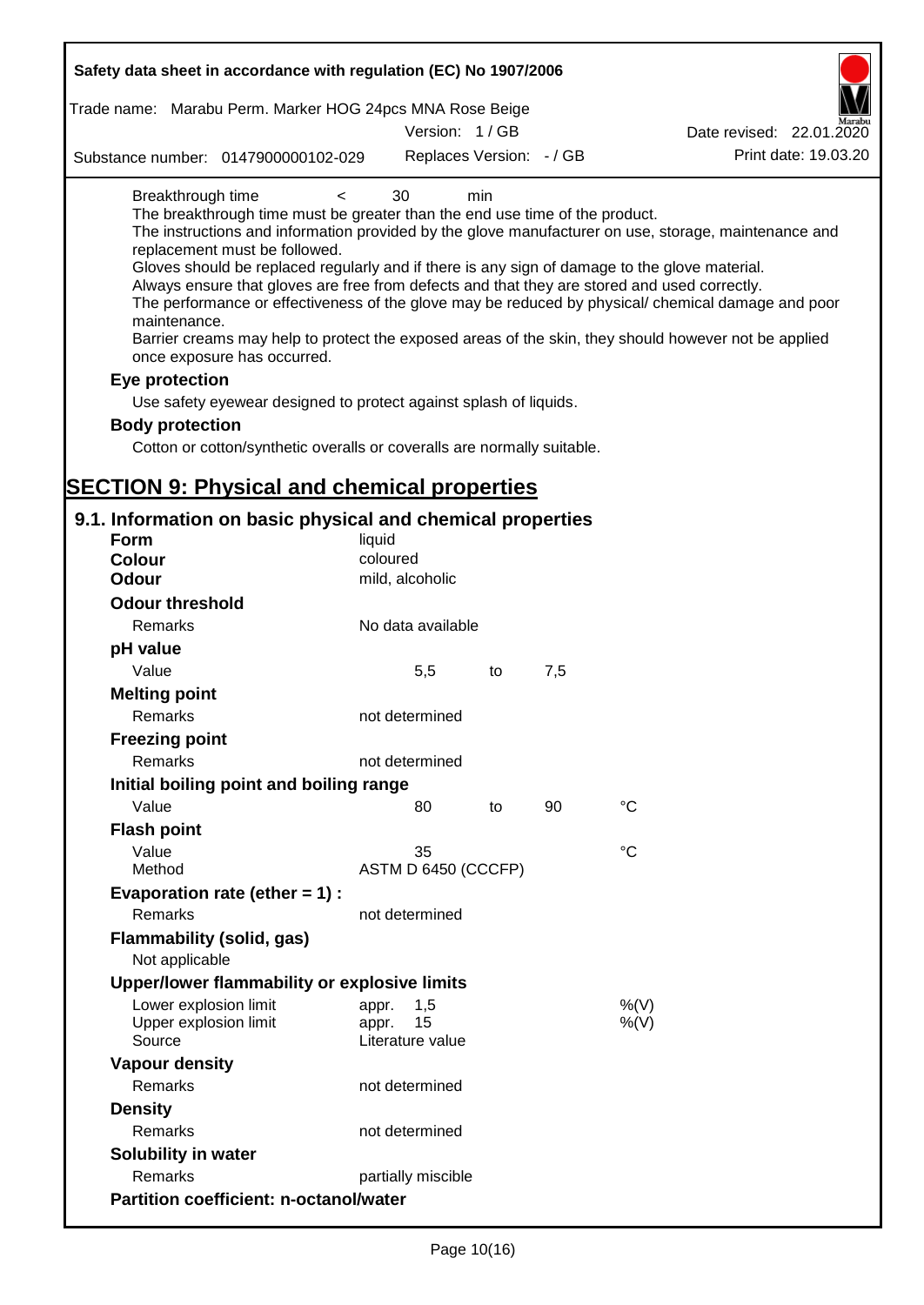|                                              | Safety data sheet in accordance with regulation (EC) No 1907/2006                                                                            |                |                                                           |    |   |             |                                                                                                        |
|----------------------------------------------|----------------------------------------------------------------------------------------------------------------------------------------------|----------------|-----------------------------------------------------------|----|---|-------------|--------------------------------------------------------------------------------------------------------|
|                                              | Trade name: Marabu Perm. Marker HOG 24pcs MNA Rose Beige                                                                                     |                | Version: 1/GB                                             |    |   |             | Date revised: 22.01.2020                                                                               |
|                                              | Substance number: 0147900000102-029                                                                                                          |                | Replaces Version: - / GB                                  |    |   |             | Print date: 19.03.20                                                                                   |
| Remarks                                      |                                                                                                                                              | Not applicable |                                                           |    |   |             |                                                                                                        |
| <b>Ignition temperature</b>                  |                                                                                                                                              |                |                                                           |    |   |             |                                                                                                        |
| Value<br>Source                              |                                                                                                                                              | appr.          | 287<br>Literature value                                   |    |   | $^{\circ}C$ |                                                                                                        |
| <b>Viscosity</b><br>Value                    |                                                                                                                                              |                | 3                                                         | to | 6 | mPa.s       |                                                                                                        |
| <b>Efflux time</b><br>Remarks                |                                                                                                                                              |                | not determined                                            |    |   |             |                                                                                                        |
|                                              |                                                                                                                                              |                |                                                           |    |   |             |                                                                                                        |
| <b>Explosive properties</b>                  |                                                                                                                                              |                |                                                           |    |   |             |                                                                                                        |
| evaluation                                   |                                                                                                                                              | no             |                                                           |    |   |             |                                                                                                        |
| <b>Oxidising properties</b><br>evaluation    |                                                                                                                                              | None known     |                                                           |    |   |             |                                                                                                        |
| 9.2. Other information                       |                                                                                                                                              |                |                                                           |    |   |             |                                                                                                        |
| <b>Other information</b>                     |                                                                                                                                              |                |                                                           |    |   |             |                                                                                                        |
|                                              |                                                                                                                                              |                |                                                           |    |   |             | The physical specifications are approximate values and refer to the used safety relevant component(s). |
|                                              |                                                                                                                                              |                |                                                           |    |   |             |                                                                                                        |
| <b>SECTION 10: Stability and reactivity</b>  |                                                                                                                                              |                |                                                           |    |   |             |                                                                                                        |
| 10.1. Reactivity                             | No hazardous reactions when stored and handled according to prescribed instructions.                                                         |                |                                                           |    |   |             |                                                                                                        |
| 10.2. Chemical stability                     | Stable under recommended storage and handling conditions (see section 7).                                                                    |                |                                                           |    |   |             |                                                                                                        |
| exothermic reactions.                        | 10.3. Possibility of hazardous reactions<br>Keep away from oxidising agents, strongly alkaline and strongly acid materials in order to avoid |                |                                                           |    |   |             |                                                                                                        |
| 10.4. Conditions to avoid                    | When exposed to high temperatures may produce hazardous decomposition products.                                                              |                |                                                           |    |   |             |                                                                                                        |
| 10.5. Incompatible materials                 | No hazardous reactions when stored and handled according to prescribed instructions.                                                         |                |                                                           |    |   |             |                                                                                                        |
|                                              | 10.6. Hazardous decomposition products                                                                                                       |                |                                                           |    |   |             |                                                                                                        |
|                                              | See chapter 5.2 (Firefighting measures - Special hazards arising from the substance or mixture).                                             |                |                                                           |    |   |             |                                                                                                        |
| <b>SECTION 11: Toxicological information</b> |                                                                                                                                              |                |                                                           |    |   |             |                                                                                                        |
|                                              | 11.1. Information on toxicological effects                                                                                                   |                |                                                           |    |   |             |                                                                                                        |
| <b>Acute oral toxicity</b>                   |                                                                                                                                              |                |                                                           |    |   |             |                                                                                                        |
| <b>ATE</b><br>Method                         | $\geq$                                                                                                                                       |                | 2.000<br>calculated value (Regulation (EC) No. 1272/2008) |    |   | mg/kg       |                                                                                                        |
|                                              | <b>Acute oral toxicity (Components)</b>                                                                                                      |                |                                                           |    |   |             |                                                                                                        |
| 1-Methoxy-2-propanol                         |                                                                                                                                              |                |                                                           |    |   |             |                                                                                                        |
| Species<br>LD50                              | rat                                                                                                                                          |                | 5200                                                      |    |   | mg/kg       |                                                                                                        |
| <b>Benzyl alcohol</b>                        |                                                                                                                                              |                |                                                           |    |   |             |                                                                                                        |
| Species<br>LD50                              | rat                                                                                                                                          |                | 1620                                                      |    |   | mg/kg       |                                                                                                        |
| <b>Acute dermal toxicity</b>                 |                                                                                                                                              |                |                                                           |    |   |             |                                                                                                        |
| Remarks                                      |                                                                                                                                              |                |                                                           |    |   |             | Based on available data, the classification criteria are not met.                                      |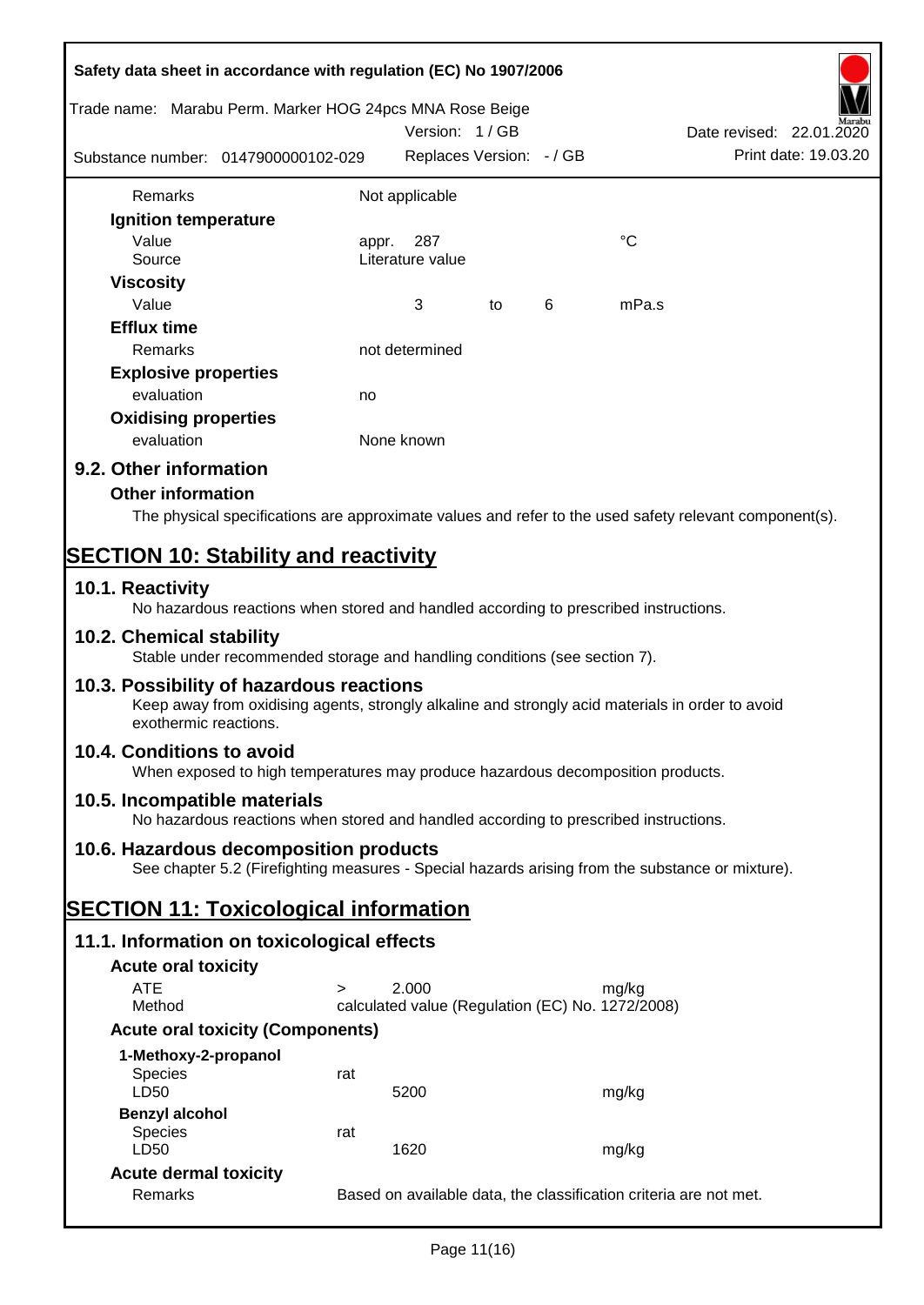| Safety data sheet in accordance with regulation (EC) No 1907/2006<br>Trade name: Marabu Perm. Marker HOG 24pcs MNA Rose Beige<br>Substance number: 0147900000102-029                                       |                       |       | Version: 1/GB<br>Replaces Version: - / GB |                                                                   | Date revised: 22.01.2020<br>Print date: 19.03.20                                                      |
|------------------------------------------------------------------------------------------------------------------------------------------------------------------------------------------------------------|-----------------------|-------|-------------------------------------------|-------------------------------------------------------------------|-------------------------------------------------------------------------------------------------------|
| <b>Acute dermal toxicity (Components)</b>                                                                                                                                                                  |                       |       |                                           |                                                                   |                                                                                                       |
|                                                                                                                                                                                                            |                       |       |                                           |                                                                   |                                                                                                       |
| 1-Methoxy-2-propanol<br><b>Species</b>                                                                                                                                                                     | rabbit                |       |                                           |                                                                   |                                                                                                       |
| LD50                                                                                                                                                                                                       |                       | 14000 |                                           | mg/kg                                                             |                                                                                                       |
| <b>Acute inhalational toxicity</b>                                                                                                                                                                         |                       |       |                                           |                                                                   |                                                                                                       |
| <b>ATE</b>                                                                                                                                                                                                 | >                     | 20    |                                           | mg/l                                                              |                                                                                                       |
| Administration/Form                                                                                                                                                                                        | Vapors                |       |                                           |                                                                   |                                                                                                       |
| Method                                                                                                                                                                                                     |                       |       |                                           | calculated value (Regulation (EC) No. 1272/2008)                  |                                                                                                       |
| Remarks                                                                                                                                                                                                    |                       |       |                                           | Based on available data, the classification criteria are not met. |                                                                                                       |
| <b>Acute inhalative toxicity (Components)</b>                                                                                                                                                              |                       |       |                                           |                                                                   |                                                                                                       |
| <b>Benzyl alcohol</b>                                                                                                                                                                                      |                       |       |                                           |                                                                   |                                                                                                       |
| Species                                                                                                                                                                                                    | rat                   |       |                                           |                                                                   |                                                                                                       |
| LD <sub>0</sub>                                                                                                                                                                                            |                       | 4,178 |                                           | mg/l                                                              |                                                                                                       |
| Duration of exposure                                                                                                                                                                                       |                       | 4     | h                                         |                                                                   |                                                                                                       |
| Administration/Form<br>Method                                                                                                                                                                              | Dust/Mist<br>OECD 403 |       |                                           |                                                                   |                                                                                                       |
|                                                                                                                                                                                                            |                       |       |                                           |                                                                   |                                                                                                       |
| <b>Benzyl alcohol</b><br>Species                                                                                                                                                                           | rat                   |       |                                           |                                                                   |                                                                                                       |
| LD50                                                                                                                                                                                                       | $\geq$                | 5     |                                           | mg/l                                                              |                                                                                                       |
| Duration of exposure                                                                                                                                                                                       |                       | 4     | h                                         |                                                                   |                                                                                                       |
| Administration/Form                                                                                                                                                                                        | Dust/Mist             |       |                                           |                                                                   |                                                                                                       |
| Method                                                                                                                                                                                                     | OECD 403              |       |                                           |                                                                   |                                                                                                       |
| <b>Skin corrosion/irritation</b>                                                                                                                                                                           |                       |       |                                           |                                                                   |                                                                                                       |
| Remarks                                                                                                                                                                                                    |                       |       |                                           | Based on available data, the classification criteria are not met. |                                                                                                       |
| Serious eye damage/irritation                                                                                                                                                                              |                       |       |                                           |                                                                   |                                                                                                       |
| evaluation                                                                                                                                                                                                 | irritant              |       |                                           |                                                                   |                                                                                                       |
| Remarks                                                                                                                                                                                                    |                       |       | The classification criteria are met.      |                                                                   |                                                                                                       |
| <b>Sensitization</b>                                                                                                                                                                                       |                       |       |                                           |                                                                   |                                                                                                       |
| Remarks                                                                                                                                                                                                    |                       |       |                                           | Based on available data, the classification criteria are not met. |                                                                                                       |
| <b>Mutagenicity</b>                                                                                                                                                                                        |                       |       |                                           |                                                                   |                                                                                                       |
| Remarks                                                                                                                                                                                                    |                       |       |                                           | Based on available data, the classification criteria are not met. |                                                                                                       |
| <b>Reproductive toxicity</b>                                                                                                                                                                               |                       |       |                                           |                                                                   |                                                                                                       |
| Remarks                                                                                                                                                                                                    |                       |       |                                           | Based on available data, the classification criteria are not met. |                                                                                                       |
| Carcinogenicity                                                                                                                                                                                            |                       |       |                                           |                                                                   |                                                                                                       |
| <b>Remarks</b>                                                                                                                                                                                             |                       |       |                                           | Based on available data, the classification criteria are not met. |                                                                                                       |
| <b>Specific Target Organ Toxicity (STOT)</b>                                                                                                                                                               |                       |       |                                           |                                                                   |                                                                                                       |
|                                                                                                                                                                                                            |                       |       |                                           |                                                                   |                                                                                                       |
| <b>Single exposure</b><br>Remarks                                                                                                                                                                          |                       |       | The classification criteria are met.      |                                                                   |                                                                                                       |
| evaluation                                                                                                                                                                                                 |                       |       | May cause drowsiness or dizziness.        |                                                                   |                                                                                                       |
|                                                                                                                                                                                                            |                       |       |                                           |                                                                   |                                                                                                       |
| <b>Repeated exposure</b><br>Remarks                                                                                                                                                                        |                       |       |                                           | Based on available data, the classification criteria are not met. |                                                                                                       |
| <b>Aspiration hazard</b>                                                                                                                                                                                   |                       |       |                                           |                                                                   |                                                                                                       |
| Based on available data, the classification criteria are not met.                                                                                                                                          |                       |       |                                           |                                                                   |                                                                                                       |
|                                                                                                                                                                                                            |                       |       |                                           |                                                                   |                                                                                                       |
| <b>Experience in practice</b>                                                                                                                                                                              |                       |       |                                           |                                                                   |                                                                                                       |
| Exposure to component solvents vapours concentration in excess of the stated occupational exposure<br>limit may result in adverse health effects such as mucous membrane and respiratory system irritation |                       |       |                                           |                                                                   | and adverse effects on kidney, liver and central nervous system. Symptoms and signs include headache, |

dizziness, fatigue, muscular weakness, drowsiness and in extreme cases, loss of consciousness. Solvents may cause some of the above effects by absorption through the skin. Repeated or prolonged contact with the mixture may cause removal of natural fat from the skin resulting in non-allergic contact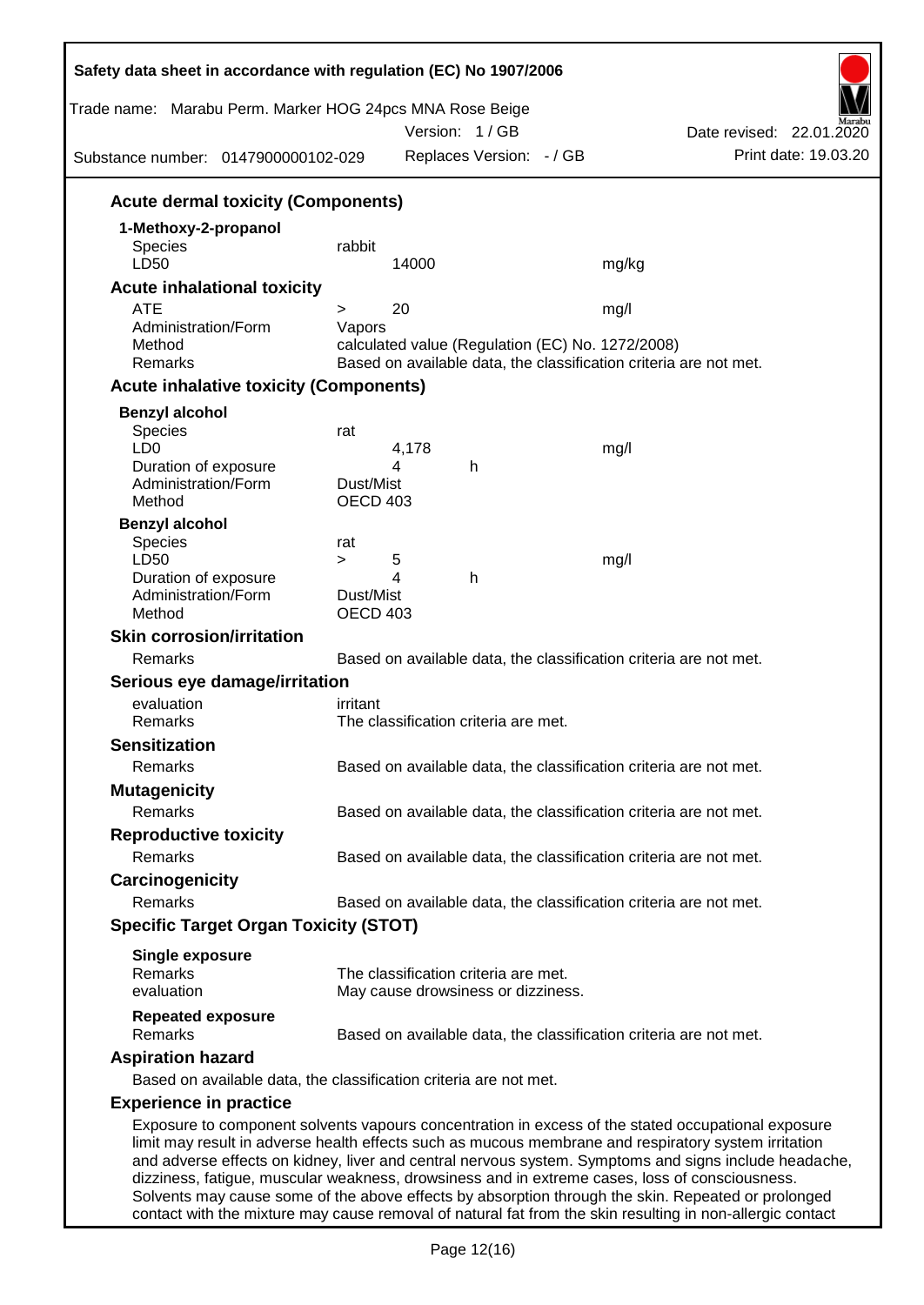| Safety data sheet in accordance with regulation (EC) No 1907/2006                                                                                                                                                                                                                                                                                                                                                                                                                                                                                    |                   |                          |                              |                                                    |                                                                                                       |
|------------------------------------------------------------------------------------------------------------------------------------------------------------------------------------------------------------------------------------------------------------------------------------------------------------------------------------------------------------------------------------------------------------------------------------------------------------------------------------------------------------------------------------------------------|-------------------|--------------------------|------------------------------|----------------------------------------------------|-------------------------------------------------------------------------------------------------------|
| Trade name: Marabu Perm. Marker HOG 24pcs MNA Rose Beige                                                                                                                                                                                                                                                                                                                                                                                                                                                                                             |                   |                          |                              |                                                    |                                                                                                       |
|                                                                                                                                                                                                                                                                                                                                                                                                                                                                                                                                                      |                   |                          | Version: 1/GB                |                                                    | Date revised: 22.01.2020                                                                              |
| Substance number: 0147900000102-029                                                                                                                                                                                                                                                                                                                                                                                                                                                                                                                  |                   |                          | Replaces Version: - / GB     |                                                    | Print date: 19.03.20                                                                                  |
| dermatitis and absorption through the skin. The liquid splashed in the eyes may cause irritation and<br>known, delayed and immediate effects and also chronic effects of components from short-term and<br>long-term exposure by oral, inhalation and dermal routes of exposure and eye contact.<br><b>Other information</b><br>There are no data available on the mixture itself.<br>The mixture has been assessed following the additivity method of the CLP Regulation (EC) No<br>1272/2008 and classified for toxicological hazards accordingly. |                   |                          |                              |                                                    | reversible damage. Ingestion may cause nausea, diarrhoea and vomiting. This takes into account, where |
| <b>SECTION 12: Ecological information</b>                                                                                                                                                                                                                                                                                                                                                                                                                                                                                                            |                   |                          |                              |                                                    |                                                                                                       |
| 12.1. Toxicity                                                                                                                                                                                                                                                                                                                                                                                                                                                                                                                                       |                   |                          |                              |                                                    |                                                                                                       |
| <b>General information</b>                                                                                                                                                                                                                                                                                                                                                                                                                                                                                                                           |                   |                          |                              |                                                    |                                                                                                       |
| There are no data available on the mixture itself. Do not allow to enter drains or water courses. The<br>and is classified for eco-toxicological properties accordingly. See Sections 2 and 3 for details.<br><b>Fish toxicity (Components)</b>                                                                                                                                                                                                                                                                                                      |                   |                          |                              |                                                    | mixture has been assessed following the summation method of the CLP Regulation (EC) No 1272/2008      |
|                                                                                                                                                                                                                                                                                                                                                                                                                                                                                                                                                      |                   |                          |                              |                                                    |                                                                                                       |
| 1-Methoxy-2-propanol<br>Species                                                                                                                                                                                                                                                                                                                                                                                                                                                                                                                      |                   |                          | golden orfe (Leuciscus idus) |                                                    |                                                                                                       |
| LC <sub>0</sub>                                                                                                                                                                                                                                                                                                                                                                                                                                                                                                                                      | $\geq$            | 4600                     |                              | mg/l                                               |                                                                                                       |
| Duration of exposure                                                                                                                                                                                                                                                                                                                                                                                                                                                                                                                                 |                   | 96                       | h                            |                                                    |                                                                                                       |
| <b>Daphnia toxicity (Components)</b>                                                                                                                                                                                                                                                                                                                                                                                                                                                                                                                 |                   |                          |                              |                                                    |                                                                                                       |
| 1-Methoxy-2-propanol                                                                                                                                                                                                                                                                                                                                                                                                                                                                                                                                 |                   |                          |                              |                                                    |                                                                                                       |
| Species                                                                                                                                                                                                                                                                                                                                                                                                                                                                                                                                              |                   | Daphnia magna            |                              |                                                    |                                                                                                       |
| <b>EC50</b>                                                                                                                                                                                                                                                                                                                                                                                                                                                                                                                                          |                   | 23300                    |                              | mg/l                                               |                                                                                                       |
| Duration of exposure                                                                                                                                                                                                                                                                                                                                                                                                                                                                                                                                 |                   | 48                       | h                            |                                                    |                                                                                                       |
| <b>Algae toxicity (Components)</b>                                                                                                                                                                                                                                                                                                                                                                                                                                                                                                                   |                   |                          |                              |                                                    |                                                                                                       |
| 1-Methoxy-2-propanol                                                                                                                                                                                                                                                                                                                                                                                                                                                                                                                                 |                   |                          |                              |                                                    |                                                                                                       |
| Species                                                                                                                                                                                                                                                                                                                                                                                                                                                                                                                                              |                   | Desmodesmus              |                              |                                                    |                                                                                                       |
| <b>EC50</b><br>Duration of exposure                                                                                                                                                                                                                                                                                                                                                                                                                                                                                                                  | >                 | 1000<br>168              | h                            | mg/l                                               |                                                                                                       |
| <b>Bacteria toxicity (Components)</b>                                                                                                                                                                                                                                                                                                                                                                                                                                                                                                                |                   |                          |                              |                                                    |                                                                                                       |
|                                                                                                                                                                                                                                                                                                                                                                                                                                                                                                                                                      |                   |                          |                              |                                                    |                                                                                                       |
| 1-Methoxy-2-propanol                                                                                                                                                                                                                                                                                                                                                                                                                                                                                                                                 |                   |                          |                              |                                                    |                                                                                                       |
| <b>Species</b><br><b>EC50</b>                                                                                                                                                                                                                                                                                                                                                                                                                                                                                                                        | $\geq$            | activated sludge<br>1000 |                              | mg/l                                               |                                                                                                       |
|                                                                                                                                                                                                                                                                                                                                                                                                                                                                                                                                                      |                   |                          |                              |                                                    |                                                                                                       |
| 12.2. Persistence and degradability                                                                                                                                                                                                                                                                                                                                                                                                                                                                                                                  |                   |                          |                              |                                                    |                                                                                                       |
| <b>General information</b>                                                                                                                                                                                                                                                                                                                                                                                                                                                                                                                           |                   |                          |                              |                                                    |                                                                                                       |
| No data available                                                                                                                                                                                                                                                                                                                                                                                                                                                                                                                                    |                   |                          |                              |                                                    |                                                                                                       |
| <b>Biodegradability (Components)</b>                                                                                                                                                                                                                                                                                                                                                                                                                                                                                                                 |                   |                          |                              |                                                    |                                                                                                       |
| 1-Methoxy-2-propanol                                                                                                                                                                                                                                                                                                                                                                                                                                                                                                                                 |                   |                          |                              |                                                    |                                                                                                       |
| Value                                                                                                                                                                                                                                                                                                                                                                                                                                                                                                                                                |                   | 90                       |                              | %                                                  |                                                                                                       |
| Duration of test<br>evaluation                                                                                                                                                                                                                                                                                                                                                                                                                                                                                                                       |                   | 28                       | d                            | Readily biodegradable (according to OECD criteria) |                                                                                                       |
| Method                                                                                                                                                                                                                                                                                                                                                                                                                                                                                                                                               | <b>OECD 301 F</b> |                          |                              |                                                    |                                                                                                       |
| 12.3. Bioaccumulative potential                                                                                                                                                                                                                                                                                                                                                                                                                                                                                                                      |                   |                          |                              |                                                    |                                                                                                       |
| <b>General information</b>                                                                                                                                                                                                                                                                                                                                                                                                                                                                                                                           |                   |                          |                              |                                                    |                                                                                                       |
|                                                                                                                                                                                                                                                                                                                                                                                                                                                                                                                                                      |                   |                          |                              |                                                    |                                                                                                       |
| There are no data available on the mixture itself.                                                                                                                                                                                                                                                                                                                                                                                                                                                                                                   |                   |                          |                              |                                                    |                                                                                                       |
| <b>Partition coefficient: n-octanol/water</b>                                                                                                                                                                                                                                                                                                                                                                                                                                                                                                        |                   |                          |                              |                                                    |                                                                                                       |
| Remarks                                                                                                                                                                                                                                                                                                                                                                                                                                                                                                                                              |                   | Not applicable           |                              |                                                    |                                                                                                       |

 $\overline{\phantom{a}}$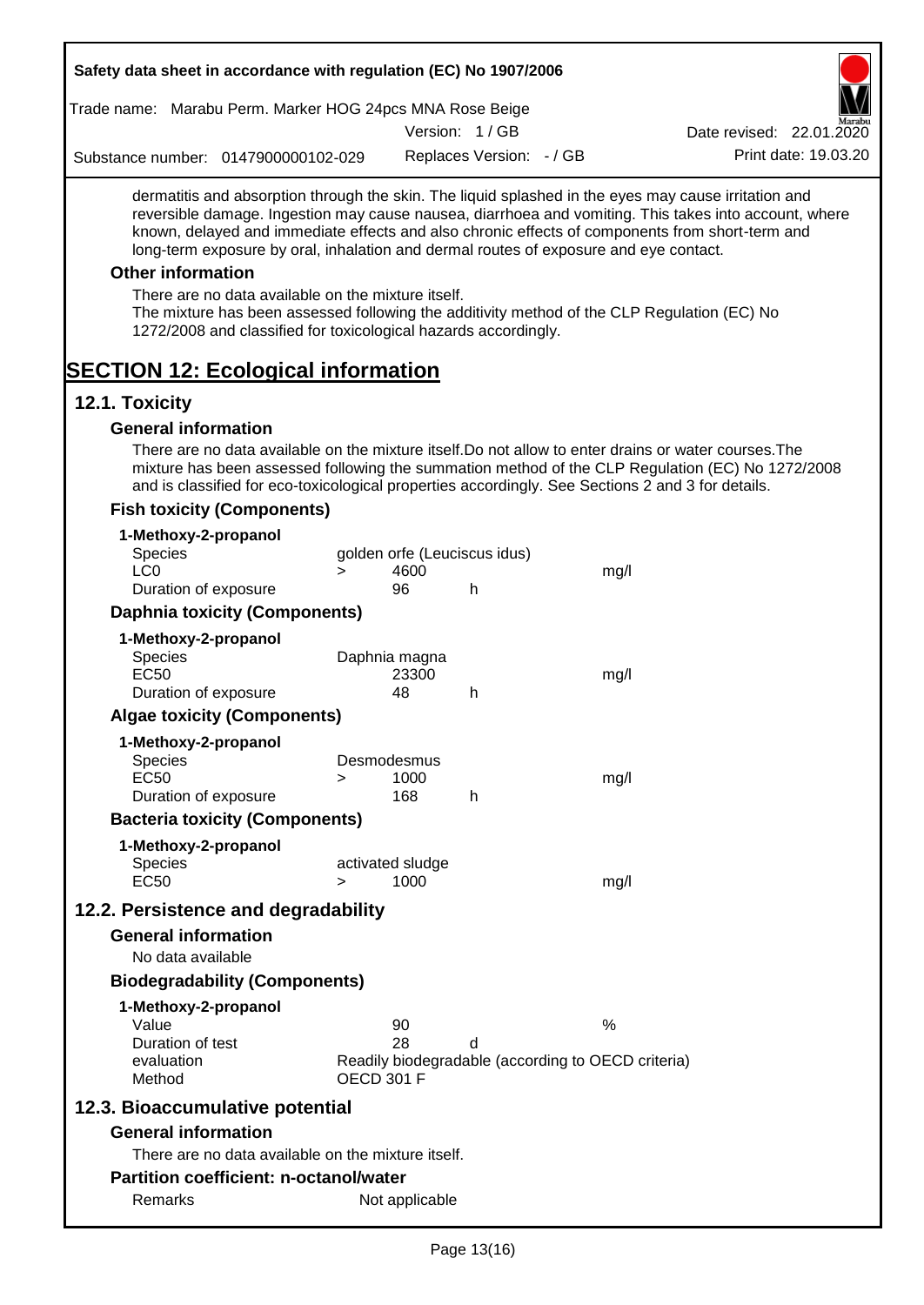## **Safety data sheet in accordance with regulation (EC) No 1907/2006**

Trade name: Marabu Perm. Marker HOG 24pcs MNA Rose Beige

Version: 1 / GB

Substance number: 0147900000102-029

# **12.4. Mobility in soil**

## **General information**

There are no data available on the mixture itself.

## **12.5. Results of PBT and vPvB assessment**

### **General information**

There are no data available on the mixture itself.

### **12.6. Other adverse effects**

### **General information**

There are no data available on the mixture itself.

# **SECTION 13: Disposal considerations**

## **13.1. Waste treatment methods**

### **Disposal recommendations for the product**

Do not allow to enter drains or water courses. Wastes and emptied containers should be classified in accordance with relevant national regulation. The European Waste Catalogue classification of this product, when disposed of as waste is EWC waste code 08 03 12\* waste ink containing dangerous substances If this product is mixed with other wastes, the original waste product code may no longer apply and the appropriate code should be assigned. For further information contact your local waste authority.

#### **Disposal recommendations for packaging**

Using information provided in this safety data sheet, advice should be obtained from the relevant waste authority on the classification of empty containers. Empty containers must be scrapped or reconditioned.

Not emptied containers are hazardous waste (waste code number 150110).

# **SECTION 14: Transport information**



Replaces Version:  $-$  / GB Print date: 19.03.20 Date revised: 22.01.2020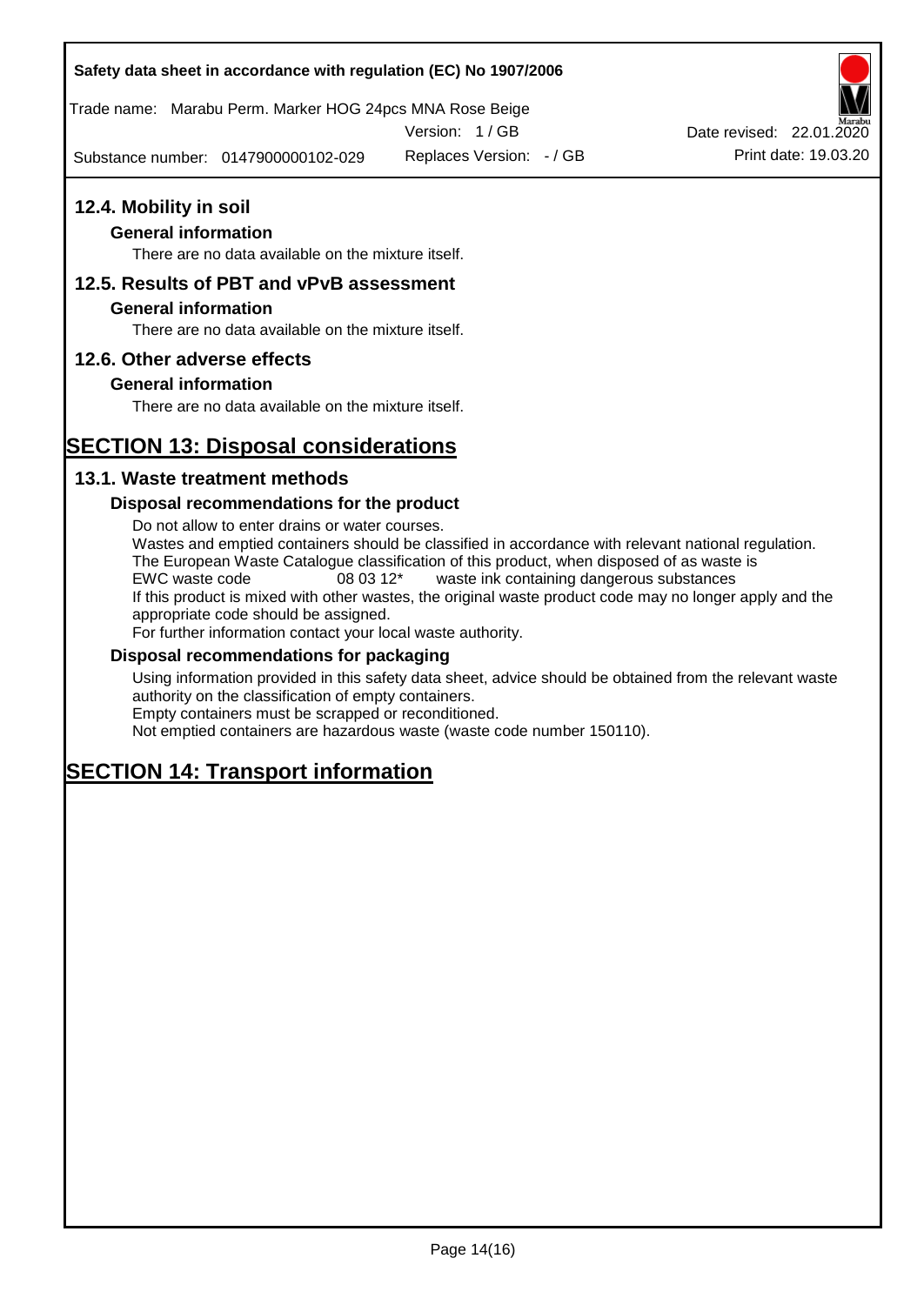## **Safety data sheet in accordance with regulation (EC) No 1907/2006**

# Trade name: Marabu Perm. Marker HOG 24pcs MNA Rose Beige





Replaces Version:  $-$  / GB Print date: 19.03.20 Date revised: 22.01.2020

Substance number: 0147900000102-029

|                                     | <b>Land transport ADR/RID</b> | <b>Marine transport</b><br><b>IMDG/GGVSee</b> | Air transport<br><b>ICAO/IATA</b> |
|-------------------------------------|-------------------------------|-----------------------------------------------|-----------------------------------|
| Tunnel restriction code             | D/E                           |                                               |                                   |
| 14.1. UN number                     | 1263                          | 1263                                          | 1263                              |
| 14.2. UN proper shipping name       | <b>PAINT</b>                  | <b>PAINT</b>                                  | <b>PAINT</b>                      |
| 14.3. Transport hazard<br>class(es) | 3                             | 3                                             | 3                                 |
| Label                               |                               |                                               |                                   |
| 14.4. Packing group                 | Ш                             | Ш                                             | Ш                                 |
| Special provision                   | 640E                          |                                               |                                   |
| <b>Limited Quantity</b>             | 51                            |                                               |                                   |
| Transport category                  | 3                             |                                               |                                   |
| 14.5. Environmental hazards         |                               | no                                            |                                   |

# **Information for all modes of transport**

# **14.6. Special precautions for user**

Transport within the user's premises:

Always transport in closed containers that are upright and secure.

Ensure that persons transporting the product know what to do in the event of an accident or spillage.

# **Other information**

**14.7. Transport in bulk according to Annex II of Marpol and the IBC Code**

# no

# **SECTION 15: Regulatory information**

# **15.1. Safety, health and environmental regulations/legislation specific for the substance or mixture**

# **VOC**

VOC (EU) 75 %

# **Other information**

The product does not contain substances of very high concern (SVHC).

# **15.2. Chemical safety assessment**

For this preparation a chemical safety assessment has not been carried out.

# **SECTION 16: Other information**

**Hazard statements listed in Chapter 3**